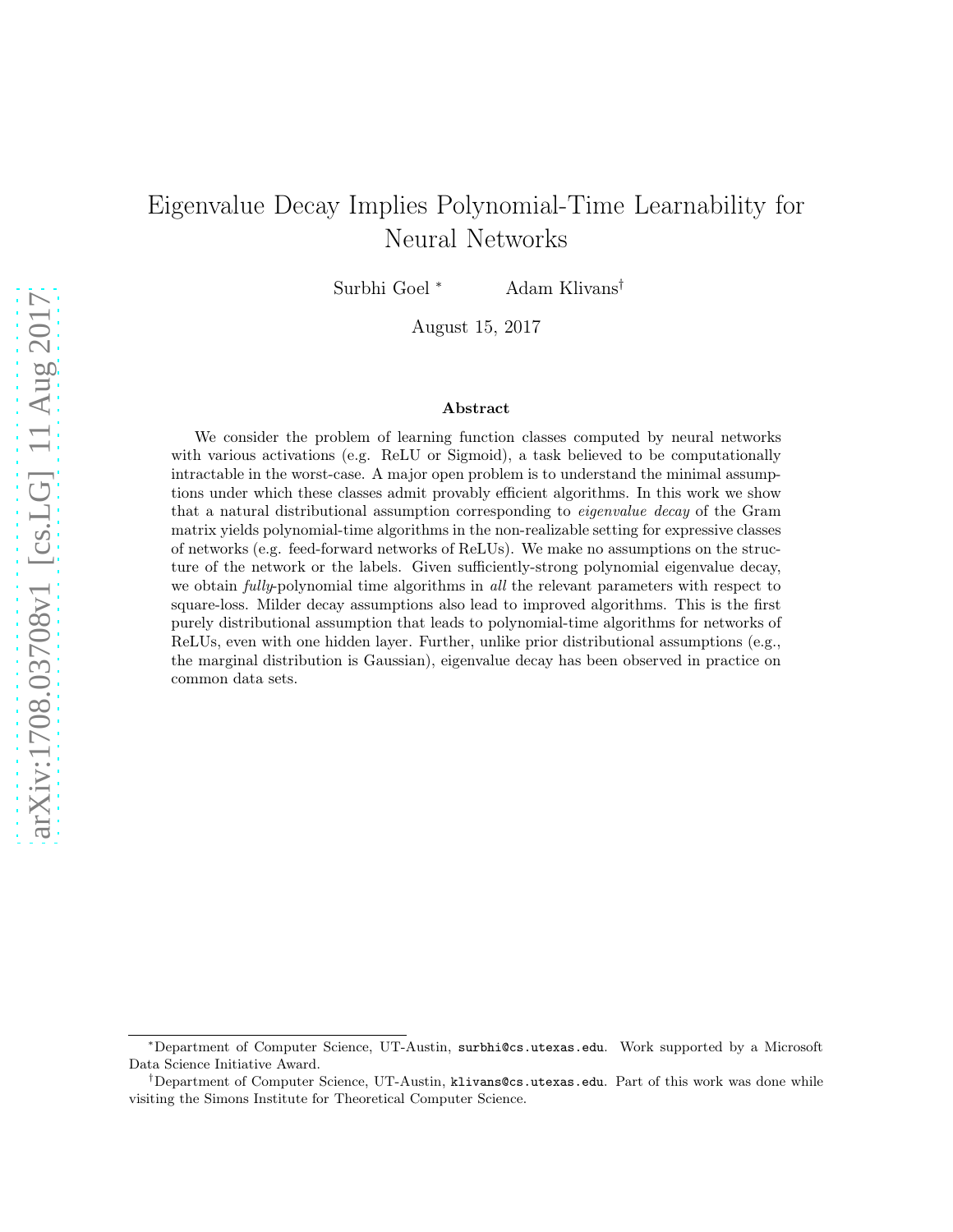# 1 Introduction

Understanding the computational complexity of learning neural networks from random examples is a fundamental problem in machine learning. Several researchers have proved results showing computational hardness for the worst-case complexity of learning various networks– that is, when no assumptions are made on the underlying distribution or the structure of the network [\[10,](#page-18-0) [16,](#page-19-0) [24,](#page-19-1) [29,](#page-20-0) [47\]](#page-21-0). As such, it seems necessary to take some assumptions in order to develop efficient algorithms for learning deep networks (the most expressive class of networks known to be learnable in polynomial-time without any assumptions is a sum of one hidden layer of sigmoids [\[16\]](#page-19-0)). A major open question is to understand what are the "correct" or mini $m$ al assumptions to take in order to guarantee efficient learnability<sup>1</sup>. An oft-taken assumption is that the marginal distribution is equal to some smooth distribution such as a multivariate Gaussian. Even under such a distributional assumption, however, there is evidence that fully polynomial-time algorithms are still hard to obtain for simple classes of networks [\[22,](#page-19-2) [39\]](#page-20-1). As such, several authors have made further assumptions on the underlying structure of the model (and/or work in the noiseless or realizable setting).

In fact, in an interesting recent work, Shamir [\[37\]](#page-20-2) has given evidence that both distributional assumptions and assumptions on the network structure are necessary for efficient learnability using gradient-based methods. Our main result is that under only an assumption on the marginal distribution, namely eigenvalue decay of the Gram matrix, there exist efficient algorithms for learning broad classes of neural networks even in the non-realizable (agnostic) setting with respect to square loss. Furthermore, eigenvalue decay has been observed often in real-world data sets, unlike distributional assumptions that take the marginal to be unimodal or Gaussian. As one would expect, stronger assumptions on the eigenvalue decay result in polynomial learnability for broader classes of networks, but even mild eigenvalue decay will result in savings in runtime and sample complexity.

The relationship between our assumption on eigenvalue decay and prior assumptions on the marginal distribution being Gaussian is similar in spirit to the dichotomy between the complexity of certain algorithmic problems on power-law graphs versus Erdős-Rényi graphs. Several important graph problems such as clique-finding become much easier when the underlying model is a random graph with appropriate power-law decay (as opposed to assuming the graph is generated from the classical  $G(n, p)$  model) [\[6,](#page-18-1) [25\]](#page-19-3). In this work we prove that neural network learning problems become tractable when the underlying distribution induces an empirical gram matrix with sufficiently strong eigenvalue-decay.

### 1.1 Our Contributions

Our main result is quite general and holds for any function class that can be suitably embedded in an RKHS (Reproducing Kernel Hilbert Space) with corresponding kernel function k (we refer readers unfamiliar with kernel methods to [\[33\]](#page-20-3)). Given m draws from a distribution  $(\mathbf{x}_1, \dots, \mathbf{x}_m)$ and kernel k, recall that the Gram matrix K is an  $m \times m$  matrix where the i, j entry equals  $k(\mathbf{x}_i, \mathbf{x}_j)$ . For ease of presentation, we begin with an informal statement of our main result that highlights the relationship between the eigenvalue decay assumption and the run-time and sample complexity of our final algorithm.

<sup>&</sup>lt;sup>1</sup>For example, a very recent paper of Song, Vempala, Xie, and Williams [\[39\]](#page-20-1) asks "What form would such an explanation take, in the face of existing complexity-theoretic lower bounds?"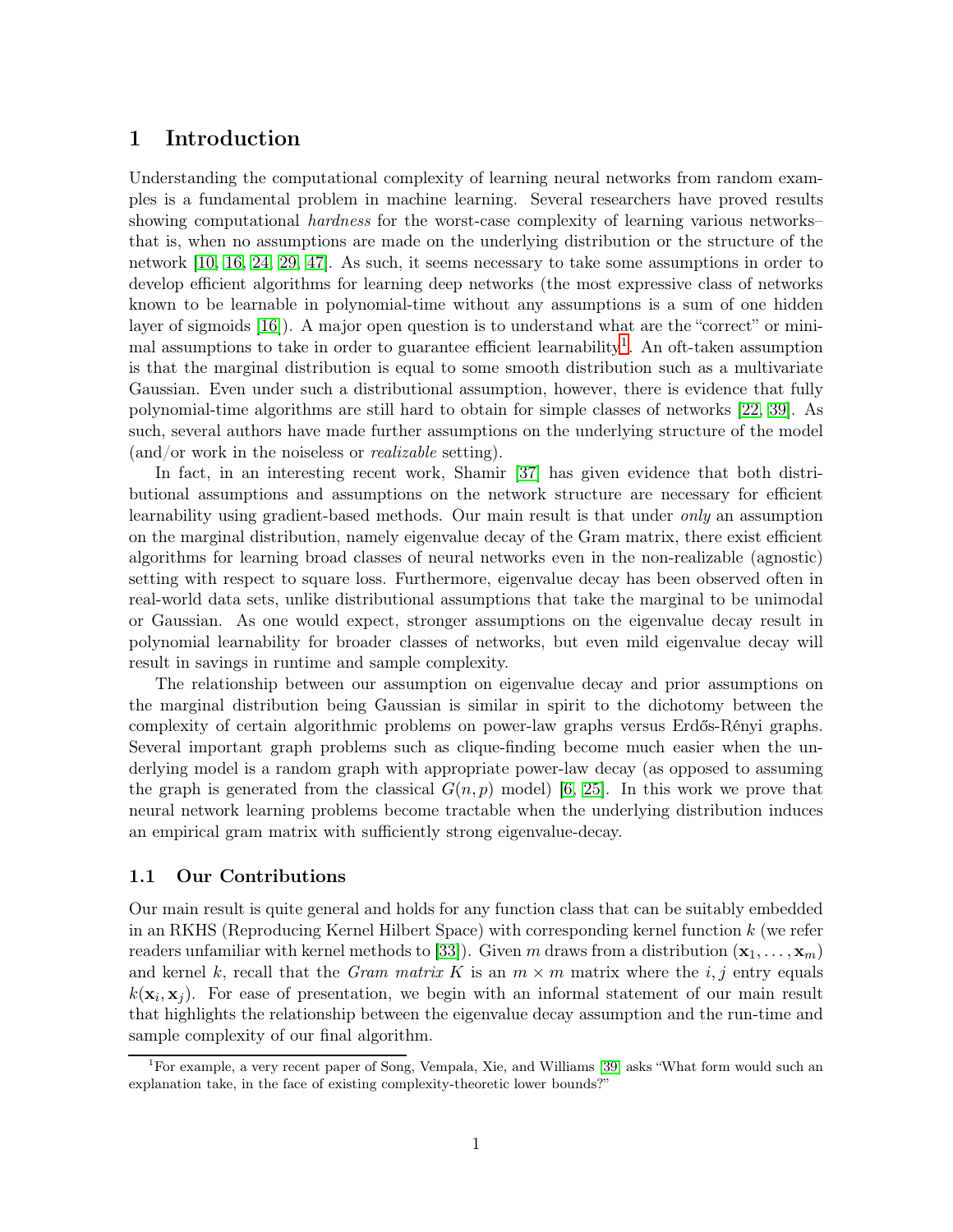<span id="page-2-0"></span>**Theorem 1** (Informal). Fix function class C and kernel function k. Assume C is approximated in the corresponding RKHS with norm bound  $B$ . After drawing m samples, let  $K/m$  be the (normalized)  $m \times m$  Gram matrix with eigenvalues  $\{\lambda_1, \ldots, \lambda_m\}$ . For error parameter  $\epsilon > 0$ ,

1. If, for sufficiently large i,  $\lambda_i \approx O(i^{-p})$ , then C is efficiently learnable with  $m = \tilde{O}(B^{1/p}/\epsilon^{2+3/p})$ .

2. If, for sufficiently large i,  $\lambda_i \approx O(e^{-i})$ , then C is efficiently learnable with  $m = \tilde{O}(\log B/\epsilon^2)$ .

We allow a failure probability for the event that the eigenvalues do not decay. In all prior work, the sample complexity  $m$  depends linearly on  $B$ , and for many interesting concept classes (such as ReLUs), B is exponential in one or more relevant parameters. Given Theorem [1,](#page-2-0) we can use known structural results for embedding neural networks into an RKHS to estimate B and take a corresponding eigenvalue decay assumption to obtain polynomial-time learnability. Applying bounds recently obtained by Goel et al. [\[16\]](#page-19-0) we have

<span id="page-2-2"></span>**Corollary 2.** Let C be the class of all fully-connected networks of ReLUs with one-hidden layer of  $\ell$  hidden ReLU activations feeding into a single ReLU output activation (i.e., two hidden layers or depth-3). Then, assuming eigenvalue decay of  $O(i^{-\ell/\epsilon})$ , C is learnable in polynomial time with respect to square loss on  $\mathbb{S}^{n-1}$ . If ReLU is replaced with sigmoid, then we require eigenvalue decay  $O(i^{-\sqrt{\ell} \log(\sqrt{\ell}/\epsilon)})$ .

For higher depth networks, bounds on the required eigenvalue decay can be derived from structural results in [\[16\]](#page-19-0). Without taking an assumption, the fastest known algorithms for learning the above networks run in time exponential in the number of hidden units and accuracy parameter (but polynomial in the dimension) [\[16\]](#page-19-0).

Our proof develops a novel approach for bounding the generalization error of kernel methods, namely we develop compression schemes tailor-made for classifiers induced by kernel-based regression, as opposed to current Rademacher-complexity based approaches. Roughly, a compression scheme is a mapping from a training set S to a small subsample S' and side-information  $I.$  Given this compressed version of  $S$ , the decompression algorithm should be able to generate a classifier h. In recent work, David, Moran and Yehudayoff  $[13]$  have observed that if the size of the compression is much less than  $m$  (the number of samples), then the empirical error of  $h$ on S is close to its true error with high probability.

At the core of our compression scheme is a method for giving small description length  $(i.e., o(m)$  bit complexity), approximate solutions to instances of kernel ridge regression. Even though we assume K has decaying eigenvalues, K is neither sparse nor low-rank, and even a single column or row of K has bit complexity at least m, since K is an  $m \times m$  matrix! Nevertheless, we can prove that recent tools from Nyström sampling [\[31\]](#page-20-4) imply a type of sparsification for solutions of certain regression problems involving  $K$ . Additionally, using preconditioning, we can bound the bit complexity of these solutions and obtain the desired compression scheme. At each stage we must ensure that our compressed solutions do not lose too much accuracy, and this involves carefully analyzing various matrix approximations. Our methods are the first compression-based generalization bounds for kernelized regression.

#### <span id="page-2-1"></span>1.2 Related Work

Kernel methods [\[33\]](#page-20-3) such as SVM, kernel ridge regression and kernel PCA have been extensively studied due to their excellent performance and strong theoretical properties. For large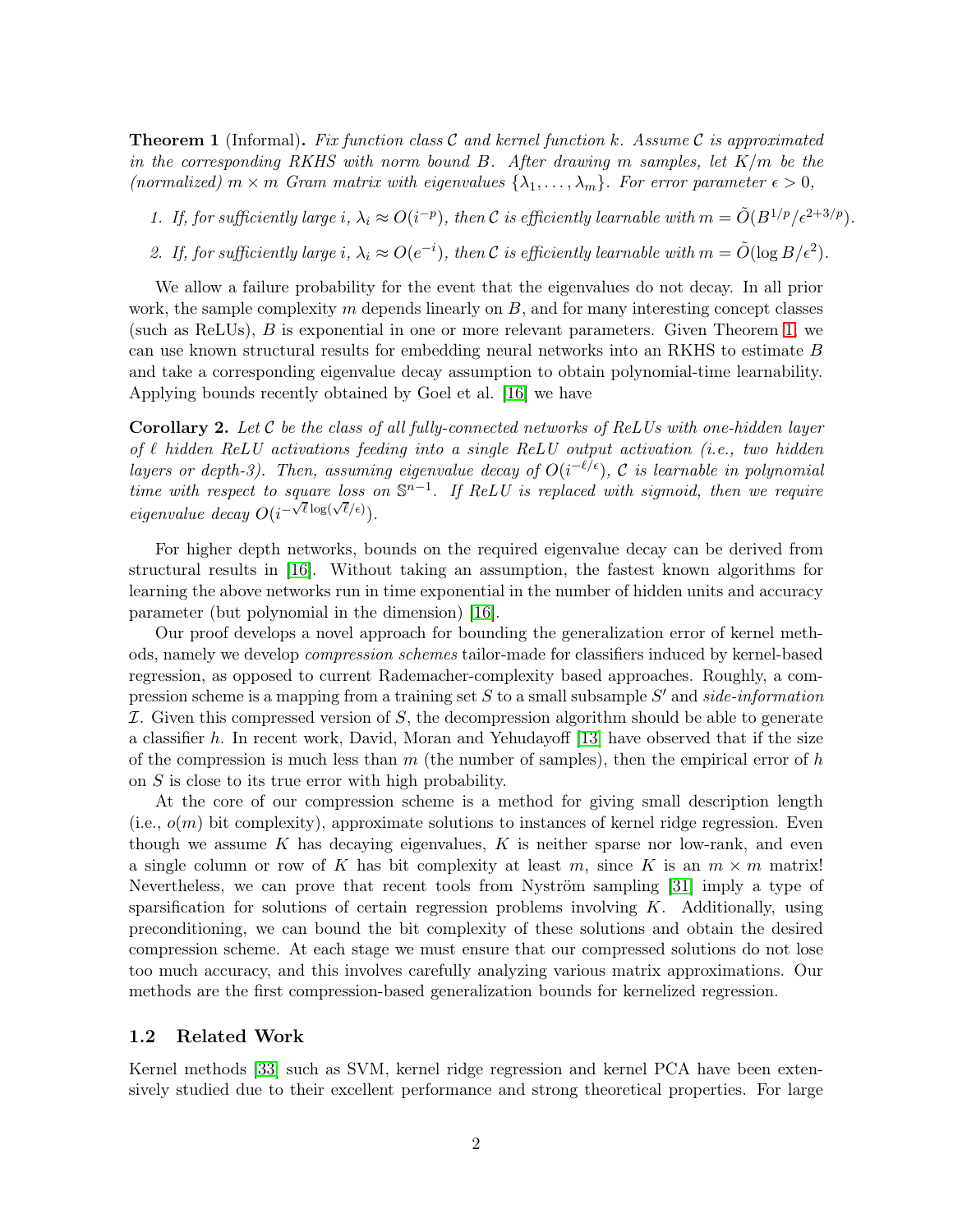data sets, however, many kernel methods become computationally expensive. The literature on approximating the Gram matrix with the overarching goal of reducing the time and space complexity of kernel methods is now vast. Various techniques such as random sampling [\[43\]](#page-20-5), subspace embedding [\[2\]](#page-18-2), and matrix factorization [\[15\]](#page-19-5) have been used to find a low-rank approximation that is efficient to compute and gives small approximation error. The most relevant set of tools for our paper is Nyström sampling [\[43,](#page-20-5) [14\]](#page-19-6), which constructs an approximation of K using a subset of the columns indicated by a selection matrix  $S$  to generate a positive semi-definite approximation. Recent work on leverage scores have been used to improve the guarantees of Nyström sampling in order to obtain linear time algorithms for generating these approximations [\[31\]](#page-20-4).

The novelty of our approach is to use Nyström sampling in conjunction with compression schemes to give a new method for giving provable generalization error bounds for kernel methods. Compression schemes have typically been studied in the context of classification problems in PAC learning and for combinatorial problems related to VC dimension [\[26,](#page-19-7) [27\]](#page-19-8). Only recently have some authors considered compression schemes in a general, real-valued learning scenario [\[13\]](#page-19-4). Cotter, Shalev-Shwartz, and Srebro have studied compression in the context of classification using SVMs and prove that for general distributions, compressing classifiers with low generalization error is not possible [\[9\]](#page-18-3).

The general phenomenon of eigenvalue decay of the Gram matrix has been studied from both a theoretical and applied perspective. Some empirical studies of eigenvalue decay and related discussion can be found in [\[30,](#page-20-6) [38,](#page-20-7) [41\]](#page-20-8). There has also been prior work relating eigenvalue decay to generalization error in the context of SVMs or Kernel PCA (e.g., [\[32,](#page-20-9) [38\]](#page-20-7)). Closely related notions to eigenvalue decay are that of *local Rademacher complexity* due to Bartlett, Bousquet, and Mendelson [\[4\]](#page-18-4) (see also [\[5\]](#page-18-5)) and that of effective dimensionality due to Zhang [\[46\]](#page-21-1).

The above works of Bartlett et al. and Zhang give improved generalization bounds via datadependent estimates of eigenvalue decay of the kernel. At a high level, the goal of these works is to work under an assumption on the effective dimension and improve Rademacher-based generalization error bounds from  $1/\sqrt{m}$  to  $1/m$  (*m* is the number of samples) for functions embedded in an RKHS of unit norm. These works do not address the main obstacle of this paper, however, namely overcoming the complexity of the norm of the approximating RKHS. Their techniques are mostly incomparable even though the intent of using effective dimension as a measure of complexity is the same.

Shamir has shown that for general linear prediction problems with respect to square-loss and norm bound B, a sample complexity of  $\Omega(B)$  is required for gradient-based methods [\[36\]](#page-20-10). Our work shows that eigenvalue decay can dramatically reduce this dependence, even in the context of kernel regression where we want to run in time polynomial in  $n$ , the dimension, rather than the (much larger) dimension of the RKHS.

#### 1.3 Recent work on Learning Neural Networks

Due in part to the recent exciting developments in deep learning, there have been several works giving provable results for learning neural networks with various activations (threshold, sigmoid, or ReLU). For the most part, these results take various assumptions on either 1) the distribution (e.g., Gaussian or Log-Concave) or 2) the structure of the network architecture (e.g. sparse, random, or non-overlapping weight vectors) or both and often have a bad dependence on one or more of the relevant parameters (dimension, number of hidden units, depth, or accuracy).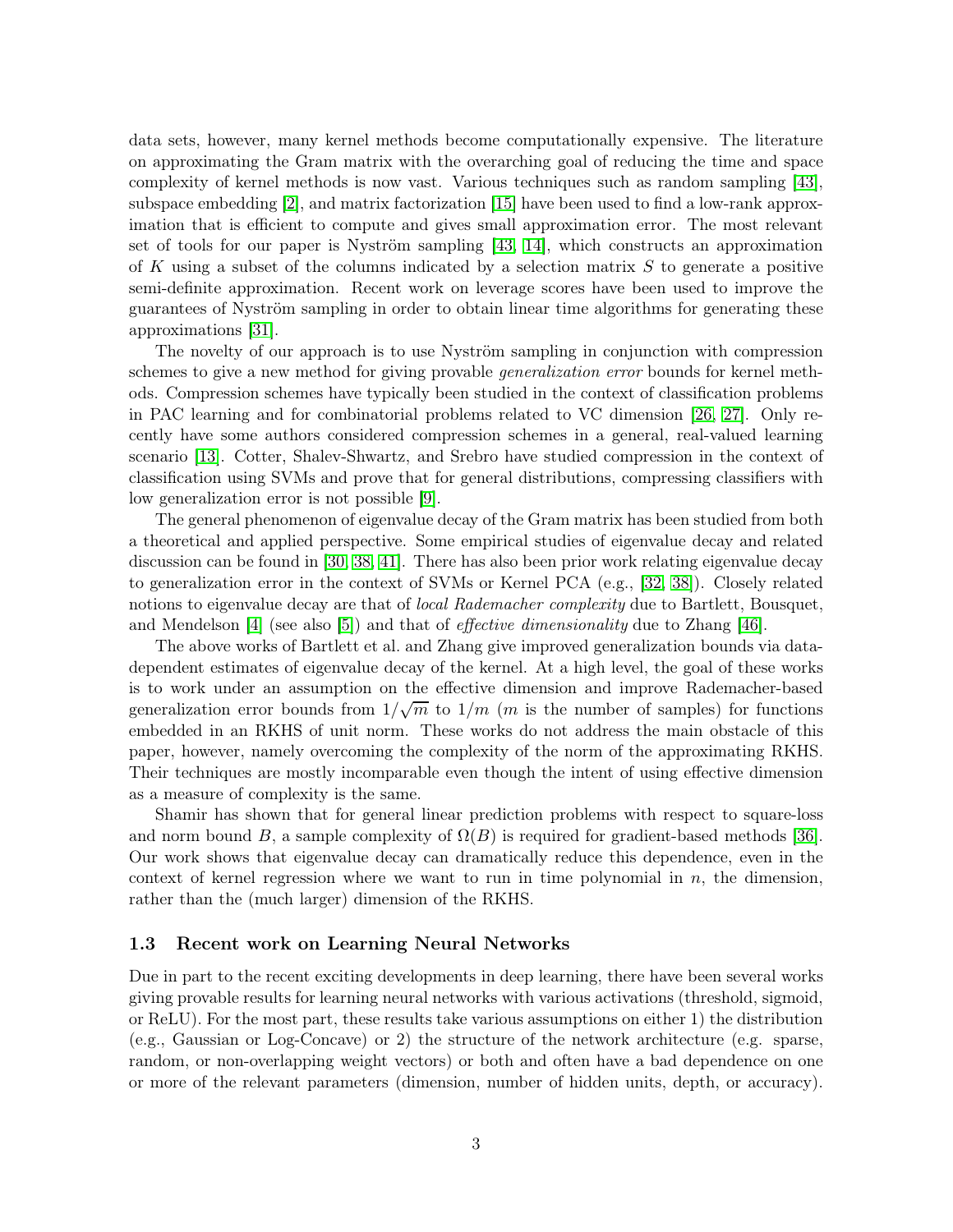Another way to restrict the problem is to work only in the noiseless/realizable setting. Works that fall into one or more of these categories include [\[23,](#page-19-9) [48,](#page-21-2) [44,](#page-20-11) [18,](#page-19-10) [34,](#page-20-12) [45,](#page-21-3) [11\]](#page-18-6). Kernel methods have been applied previously to learning neural networks [\[47,](#page-21-0) [29,](#page-20-0) [16,](#page-19-0) [12\]](#page-18-7). The current broadest class of networks known to be learnable in fully polynomial-time in all parameters with no assumptions is due to Goel et al. [\[16\]](#page-19-0), who showed how to learn a sum of one hidden layer of sigmoids over the domain of  $\mathbb{S}^{n-1}$ , the unit sphere in *n* dimensions. We are not aware of other prior work that takes only a distributional assumption on the marginal and achieves fully polynomial-time algorithms for even simple networks (for example, one hidden layer of ReLUs).

Much work has also focused on the ability of gradient descent to succeed in parameter estimation for learning neural networks under various assumptions with an intense focus on the structure of local versus global minima [\[8,](#page-18-8) [20,](#page-19-11) [7,](#page-18-9) [40\]](#page-20-13). Here we are interested in the traditional task of learning in the non-realizable or agnostic setting and allow ourselves to output a hypothesis outside the function class (i.e., we allow improper learning). It is well known that for even simple neural networks, for example for learning a sigmoid with respect to square-loss, there may be many bad local minima [\[1\]](#page-18-10). Improper learning allows us to avoid these pitfalls.

# 2 Preliminaries

**Notation.** The input space is denoted by  $\mathcal{X}$  and the output space is denoted by  $\mathcal{Y}$ . Vectors are represented with boldface letters such as **x**. We denote a kernel function by  $k_{\psi}(x, x') =$  $\langle \psi(x), \psi(x') \rangle$  where  $\psi$  is the associated feature map and for the kernel and  $\mathcal{K}_{\psi}$  is the corresponding reproducing kernel Hilbert space (RKHS). For necessary background material on kernel methods we refer the reader to [\[33\]](#page-20-3).

### 2.1 Model and Generalization Bounds

We will work in the general non-realizable model of statistical learning theory also known as the agnostic model of learning. In this model, the labels presented to the learner are arbitrary, and the goal is to output a hypothesis that is competitive with the best fitting function from some fixed class:

**Definition 3** (Agnostic Learning [\[21,](#page-19-12) [17\]](#page-19-13)). A concept class  $C \subseteq \mathcal{Y}^{\mathcal{X}}$  is agnostically learnable with respect to loss function  $l : \mathcal{Y}' \times \mathcal{Y} \to \mathbb{R}^+$  (where  $\mathcal{Y} \subseteq \mathcal{Y}'$ ) and distribution D over  $\mathcal{X} \times \mathcal{Y}$ , if for every  $\delta, \epsilon > 0$  there exists a learning algorithm A given access to examples drawn from D, A outputs a hypothesis  $h: \mathcal{X} \to \mathcal{Y}'$ , such that with probability at least  $1 - \delta$ ,

<span id="page-4-0"></span>
$$
E_{(\boldsymbol{x},y)\sim D}[l(h(\boldsymbol{x}),y)] \le \min_{c \in C} E_{(\boldsymbol{x},y)\sim D}[l(c(\boldsymbol{x}),y)] + \epsilon.
$$
 (1)

Furthermore, we say that C is efficiently agnostically learnable to error  $\epsilon$  if A can output an h satisfying Equation [\(1\)](#page-4-0) with running time polynomial in n,  $1/\epsilon$  and  $1/\delta$ .

The agnostic model generalizes Valiant's PAC model of learning [\[42\]](#page-20-14), and so all of our results will hold for PAC learning as well. The following is a well known theorem for proving generalization based on Rademacher complexity.

<span id="page-4-1"></span>**Theorem 4** ([\[5\]](#page-18-5)). Let  $D$  be a distribution over  $\mathcal{X} \times \mathcal{Y}$  and let  $l : \mathcal{Y}' \times \mathcal{Y}$  be a b-bounded loss function that is L-Lispschitz in its first argument. Let  $\mathcal F$  be a class of functions from  $\mathcal X$  to  $\mathcal Y'$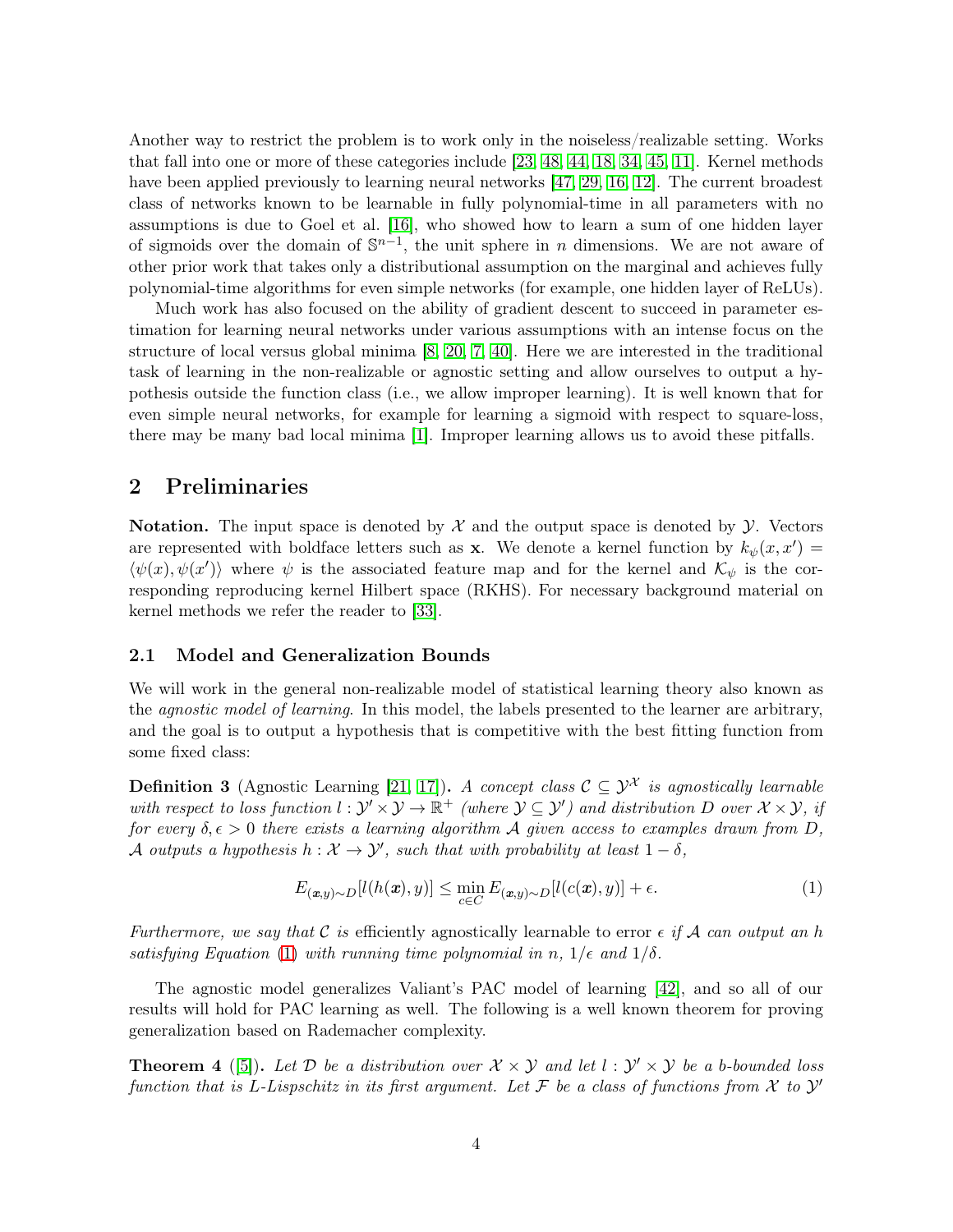and for any  $f \in \mathcal{F}$ , and  $S = ((x_1, y_1), \ldots, (x_m, y_m)) \sim \mathcal{D}^m$  and  $\delta > 0$ , with probability at least  $1 - \delta$  we have,

$$
\left| E_{(x,y)\sim\mathcal{D}}[l(f(\pmb{x}),y)] - \frac{1}{m}\sum_{i=1}^m l(f(\pmb{x}_i),y_i) \right| \leq 4 \cdot L \cdot \mathcal{R}_m(\mathcal{F}) + 2 \cdot b \cdot \sqrt{\frac{\log(1/\delta)}{2m}}
$$

where  $\mathcal{R}_m(\mathcal{F})$  is the Rademacher complexity of the function class  $\mathcal{F}$ .

The Rademacher complexity of this linear class can be bounded by using the following theorem.

<span id="page-5-0"></span>**Theorem 5** ([\[19\]](#page-19-14)). Let K be a subset of a Hilbert space equipped with inner product  $\langle \cdot, \cdot \rangle$  such that for each  $x \in \mathcal{K}$ ,  $\langle x, x \rangle \leq X^2$ , and let  $\mathcal{W} = \{x \to \langle x, w \rangle \mid \langle w, w \rangle \leq W^2\}$  be a class of linear functions. Then it holds that

$$
\mathcal{R}_m(\mathcal{W}) \leq X \cdot W \cdot \sqrt{\frac{1}{m}}.
$$

#### 2.2 Selection and Compression Schemes

 $where$ 

It is well known that in the context of PAC learning Boolean function classes, a suitable type of compression of the training data implies learnability [\[28\]](#page-19-15). Perhaps surprisingly, the details regarding the relationship between compression and ceratin other real-valued learning tasks have not been worked out until very recently. A convenient framework for us will be the notion of compression and selection schemes due to David et al. [\[13\]](#page-19-4).

A selection scheme is a pair of maps  $(\kappa, \rho)$  where  $\kappa$  is the selection map and  $\rho$  is the reconstruction map.  $\kappa$  takes as input a sample  $\mathcal{S} = ((\mathbf{x}_1, y_1), \dots, (\mathbf{x}_m, y_m))$  and outputs a sub-sample  $\mathcal{S}'$  and a finite binary string b as side information.  $\rho$  takes this input and outputs a hypothesis h. The *size* of the selection scheme is defined to be  $k(m) = |\mathcal{S}'| + |b|$ . We present a slightly modified version of the definition of an approximate compression scheme due to [\[13\]](#page-19-4):

**Definition 6** (( $\epsilon$ ,  $\delta$ )-approximate agnostic compression scheme). A selection scheme ( $\kappa$ ,  $\rho$ ) is an  $(\epsilon, \delta)$ -approximate agnostic compression scheme for hypothesis class H and sample satisfying  $\sum_{i=1}^m l(f(\mathbf{x}_i), y_i) \leq \min_{h \in \mathcal{H}} (\sum_{i=1}^m l(h(\mathbf{x}_i), y_i)) + \epsilon.$ property P if for all samples S that satisfy P with probability  $1 - \delta$ ,  $f = \rho(\kappa(S))$  satisfies

Compression has connections to learning in the general loss setting through the following theorem which shows that as long as  $k(m)$  is small, the selection scheme generalizes.

<span id="page-5-1"></span>**Theorem 7** (Theorem 30.2 [\[35\]](#page-20-15), Theorem 3.2 [\[13\]](#page-19-4)). Let  $(\kappa, \rho)$  be a selection scheme of size  $k = k(m)$ , and let  $A_{\mathcal{S}} = \rho(\kappa(\mathcal{S}))$ . Given m i.i.d. samples drawn from any distribution  $\mathcal{D}$  such that  $k \leq m/2$ , for constant bounded loss function  $l : \mathcal{Y}' \times \mathcal{Y} \to \mathbb{R}^+$  with probability  $1 - \delta$ , we have

$$
\left| E_{(\boldsymbol{x},y) \sim \mathcal{D}}[l(A_{\mathcal{S}}(x), y)] - \sum_{i=1}^{m} l(A_{\mathcal{S}}(\boldsymbol{x}_i), y_i) \right| \leq \sqrt{\epsilon \cdot \left( \frac{1}{m} \sum_{i=1}^{m} l(A_{\mathcal{S}}(\boldsymbol{x}_i), y_i) \right) + \epsilon}
$$
  

$$
\epsilon = 50 \cdot \frac{k \log(m/k) + \log(1/\delta)}{m}.
$$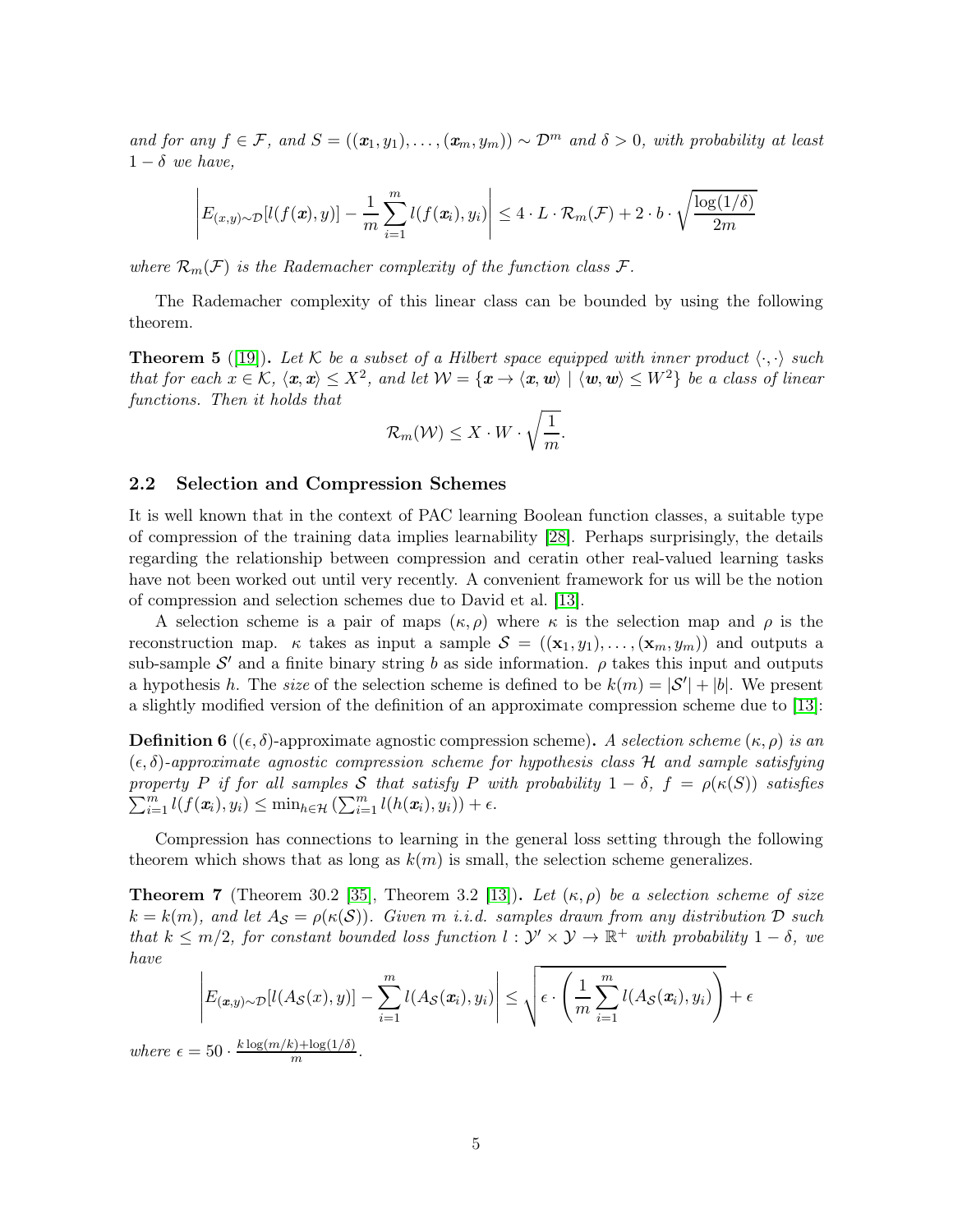### 3 Problem Overview

In this section we give a general outline for our main result. Let  $S = \{(\mathbf{x}_1, y_1), \ldots, (\mathbf{x}_m, y_m)\}\$ be a training set of samples drawn i.i.d. from some arbitrary distribution D on  $\mathcal{X} \times [0,1]$ where  $\mathcal{X} \subseteq \mathbb{R}^n$ . Let us consider a concept class C such that for all  $c \in \mathcal{C}$  and  $\mathbf{x} \in \mathcal{X}$  we have  $c(\mathbf{x}) \in [0,1]$ . We wish to learn the concept class C with respect to the square loss, that is, we wish to find  $c \in \mathcal{C}$  that approximately minimizes  $E_{(\mathbf{x},y)\sim\mathcal{D}}[(c(\mathbf{x})-y)^2]$ . A common way of solving this is by solving the empirical minimization problem (ERM) given below and subsequently proving that it generalizes.

#### Optimization Problem 1

$$
\text{minimize} \qquad \frac{1}{m} \sum_{i=1}^{m} (c(\mathbf{x}_i) - y_i)^2
$$

Unfortunately, it may not be possible to efficiently solve the ERM in polynomial-time due to issues such as non-convexity. A way of tackling this is to show that the concept class can be approximately minimized by another hypothesis class of linear functions in a high dimensional feature space (this in turn presents new obstacles for proving generalization-error bounds, which is the focus of this paper).

**Definition 8** ( $\epsilon$ -approximation). Let  $\mathcal{C}_1$  and  $\mathcal{C}_2$  be function classes mapping domain X to R.  $C_1$  is  $\epsilon$ -approximated by  $C_2$  if for every  $c \in C_1$  there exists a  $c' \in C_2$  such that for all  $x \in \mathcal{X}, |c(x) - c'(x)| \leq \epsilon.$ 

Suppose C can be  $\epsilon$ -approximated in the above sense by the hypothesis class  $H_{\psi} = {\mathbf{x} \to \mathbf{z}}$  $\langle v, \psi(x) \rangle | v \in \mathcal{K}_{\psi}, \langle v, v \rangle \leq B$  for some B and kernel function  $k_{\psi}$ . We further assume that the kernel is bounded, that is,  $|k_{\psi}(\mathbf{x}, \mathbf{x}')| \leq M$  for some  $M > 0$  for all  $\mathbf{x}, \mathbf{x}' \in \mathcal{X}$ . Thus, the problem relaxes to the following,

#### Optimization Problem 2

minimize  $v \in \mathcal{K}_{\psi}$ 1 m  $\sum_{ }^{m}$  $i=1$  $(\langle \mathbf{v}, \psi(\mathbf{x}_i) \rangle - y_i)^2$ subject to  $\langle v, v \rangle \leq B$ 

Using the Representer theorem, we have that the optimum solution for the above is of the form  $\mathbf{v}^* = \sum_{i=1}^m \alpha_i \psi(\mathbf{x}_i)$  for some  $\alpha \in \mathbb{R}^n$ . Denoting the sample kernel matrix be K such that  $K_{i,j} = k_{\psi}(\mathbf{x}_i, \mathbf{x}_j)$ , the above optimization problem is equivalent to the following optimization problem,

### <span id="page-6-0"></span>Optimization Problem 3

minimize  $\alpha \in \mathbb{R}^m$ 1  $\frac{1}{m}||K\alpha - Y||_2^2$ subject to  $\alpha^T K \alpha \leq B$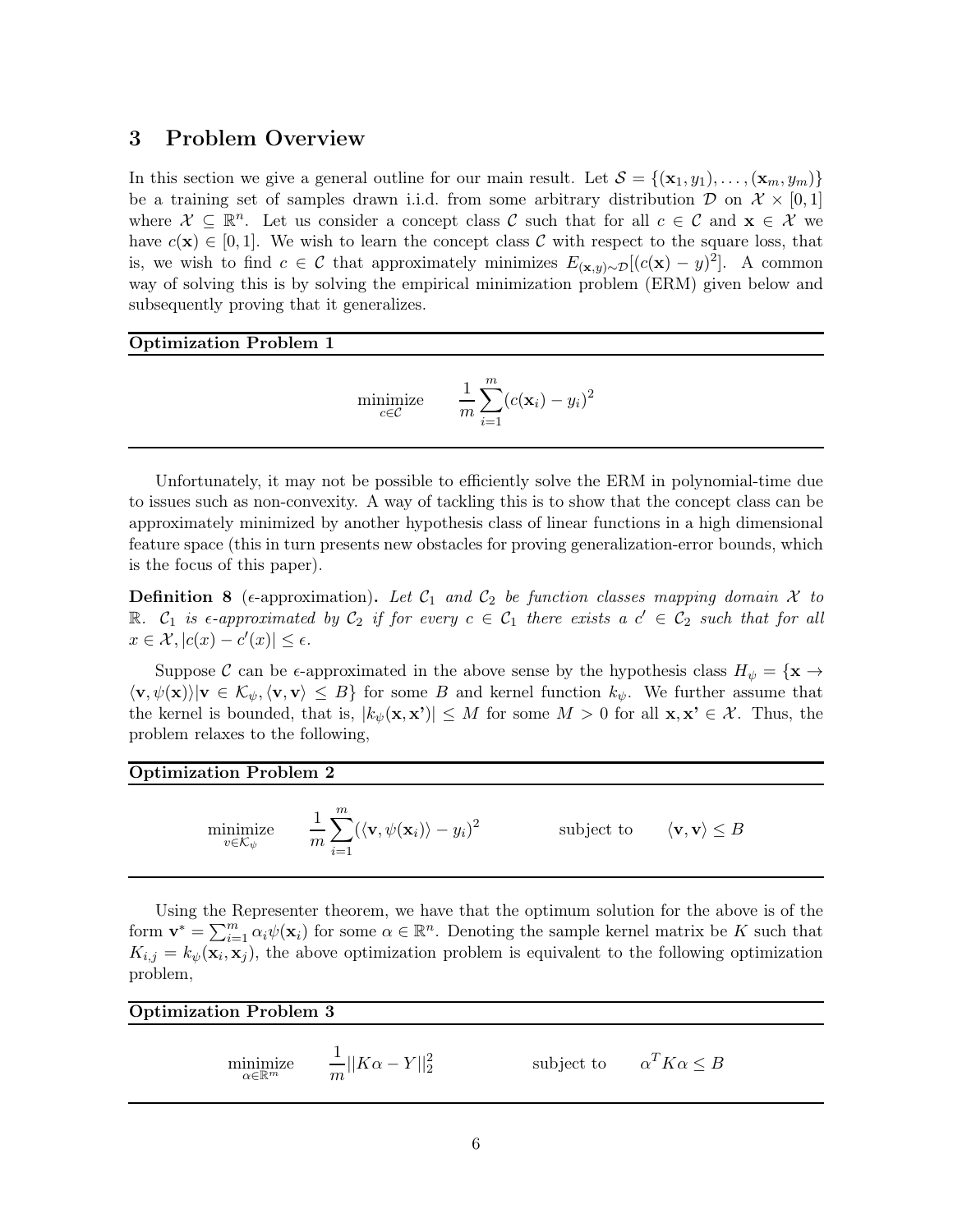where Y is the vector corresponding to all  $y_i$  and  $||Y||_{\infty} \leq 1$  since  $\forall i \in [m], y_i \in [0, 1]$ . Let  $\alpha_B$  be the optimal solution of the above problem. This is known to be efficiently solvable in  $\mathsf{poly}(m, n)$  time as long as the kernel function is efficiently computable.

Applying Rademacher complexity bounds to  $\mathcal{H}_{\psi}$  yields generalization error bounds that decrease, roughly, on the order of  $B/\sqrt{m}$  (Theorem [4](#page-4-1) and [5\)](#page-5-0). If B is exponential in  $1/\epsilon$ , the accuracy parameter, or in  $n$ , the dimension, as in the case of bounded depth networks of ReLUs, then this dependence leads to exponential sample complexity. As mentioned in Section [1.2,](#page-2-1) in the context of eigenvalue decay, various results [\[46,](#page-21-1) [4,](#page-18-4) [5\]](#page-18-5) have been obtained to improve the dependence of  $B/\sqrt{m}$  to  $B/m$ , but little is known about improving the dependence on B.

Our goal is to show that eigenvalue decay of the empirical Gram matrix does yield generalization bounds with better dependence on  $B$ . The key is to develop a novel compression scheme for kernelized ridge regression. We give a step-by-step analysis for how to generate an approximate, compressed version of the solution to Optimization Problem 3. Then, we will carefully analyze the bit complexity of our approximate solution and realize our compression scheme. Finally, we can put everything together and show how quantitative bounds on eigenvalue decay directly translate into compressions schemes with low generalization error.

# 4 Compressing the Kernel Solution

Through a sequence of steps, we will sparsify  $\alpha$  to find a solution of much smaller bit complexity that is still an approximate solution (to within a small additive error). The quality and size of the approximation will depend on the eigenvalue decay.

### 4.1 Lagrangian Relaxation

We relax Optimization Problem [3](#page-6-0) and consider the Lagrangian version of the problem to account for the norm bound constraint. This version is convenient for us, as it has a nice closed-form solution.

Optimization Problem 4

$$
\underset{\alpha \in \mathbb{R}^m}{\text{minimize}} \qquad \frac{1}{m} ||K\alpha - Y||_2^2 + \lambda \alpha^T K \alpha
$$

We will later set  $\lambda$  such that the error of considering this relaxation is small. It is easy to see that the optimal solution for the above lagrangian version is  $\alpha = (K + \lambda mI)^{-1}Y$ .

### 4.2 Preconditioning

To avoid extremely small or non-zero eigenvalues, we consider a perturbed version of K,  $K_{\gamma}$  =  $K + \gamma mI$ . This gives us that the eigenvalues of  $K_{\gamma}$  are always greater than or equal to  $\gamma m$ . This property is useful for us in our later analysis. Henceforth, we consider the following optimization problem on the perturbed version of K: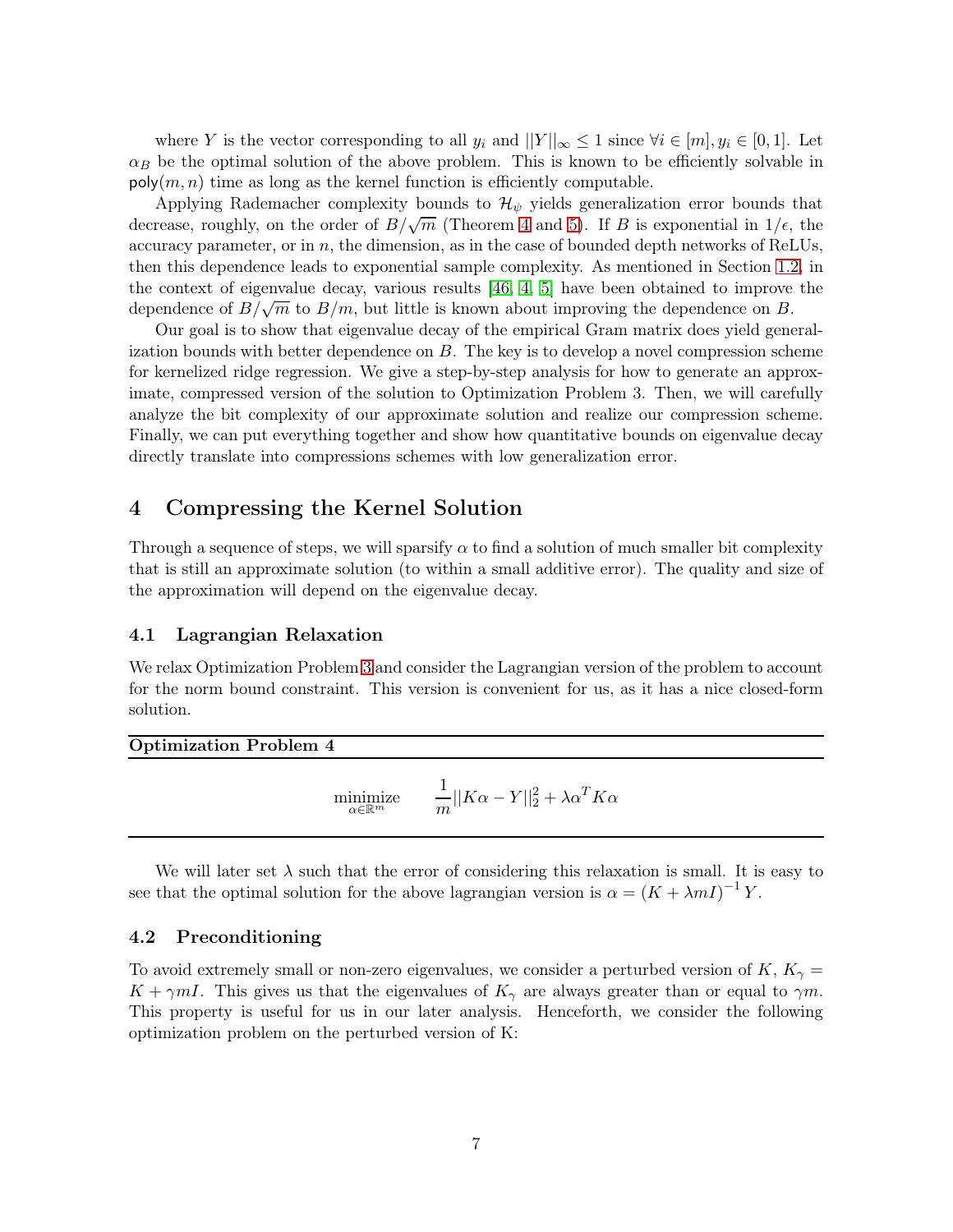$$
\underset{\alpha \in \mathbb{R}^m}{\text{minimize}} \qquad \frac{1}{m} ||K_{\gamma}\alpha - Y||_2^2 + \lambda \alpha^T K_{\gamma} \alpha
$$

<span id="page-8-0"></span>The optimal solution for perturbed version is  $\alpha_{\gamma} = (K_{\gamma} + \lambda mI)^{-1} Y = (K + (\lambda + \gamma) mI)^{-1} Y$ .

#### 4.3 Sparsifying the Solution via Nyström Sampling

We will now use tools from Nyström Sampling to sparsify the solution obtained from Optimzation Problem [5.](#page-8-0) To do so, we first recall the definition of effective dimension or degrees of freedom for the kernel [\[46\]](#page-21-1):

**Definition 9** (*η*-effective dimension). For a positive semidefinite  $m \times m$  matrix K and parameter η, the η-effective dimension of K is defined as  $d_n(K) = tr(K(K+mnI)^{-1}).$ 

Various kernel approximation results have relied on this quantity, and here we state a recent result due to [\[31\]](#page-20-4) who gave the first application independent result that shows that there is an efficient way of computing a set of columns of K such that  $\overline{K}$ , a matrix constructed from the columns is close in terms of 2-norm to the matrix  $K$ . More formally,

<span id="page-8-1"></span>**Theorem 10** ([\[31\]](#page-20-4)). For kernel matrix K, there exists an algorithm that gives a set of  $O(d_n(K) \log (d_n(K)/\delta))$  columns, such that  $\bar{K} = KS(S^T K S)^{\dagger} S^T K$  where S is the matrix that selects the specific columns, satisfies with probability  $1 - \delta$ ,  $\bar{K} \preceq K \preceq \bar{K} + \eta mI$ .

It can be shown that  $\bar{K}$  is positive semi-definite. Also, the above implies  $||K - \bar{K}||_2 \leq \eta m$ . We use the decay to approximate the Kernel matrix with a low-rank matrix constructed using the columns of K. Let  $\bar{K}_{\gamma}$  be the matrix obtained by applying Theorem [10](#page-8-1) to  $K_{\gamma}$  for  $\eta > 0$ and consider the following optimization problem,

<span id="page-8-2"></span>Optimization Problem 6

$$
\underset{\alpha \in \mathbb{R}^m}{\text{minimize}} \qquad \frac{1}{m} ||\bar{K}_\gamma \alpha - Y||_2^2 + \lambda \alpha^T \bar{K}_\gamma \alpha
$$

The optimal solution for the above is  $\bar{\alpha}_{\gamma} = (\bar{K}_{\gamma} + \lambda mI)^{-1}Y$ . Since  $\bar{K}_{\gamma} = K_{\gamma}S(S^TK_{\gamma}S)^{\dagger}S^TK_{\gamma}$ , solving for the above enables us to get a solution  $\alpha^* = S(S^T K_\gamma S)^{\dagger} S^T K_\gamma \bar{\alpha}_\gamma$ , which is a k-sparse vector for  $k = O(d_n(K_\gamma) \log (d_n(K_\gamma)/\delta)).$ 

#### 4.4 Bounding the Error of the Sparse Solution

We bound the additional error incurred by our sparse hypothesis  $\alpha^*$  compared to  $\alpha_B$ . To do so, we bound the error for each of the approximations: sparsification, preconditioning and lagrangian relaxation in the following lemma.

Lemma 11. The errors due to the following approximations can be bounded as follows.

1. Error due to sparsification:  $||\bar{K}_{\gamma}\bar{\alpha}_{\gamma} - Y||_2 \leq ||K_{\gamma}\alpha_{\gamma} - Y||_2 + \frac{\eta\sqrt{m}}{\lambda + \gamma}$  $_{\lambda+\gamma}$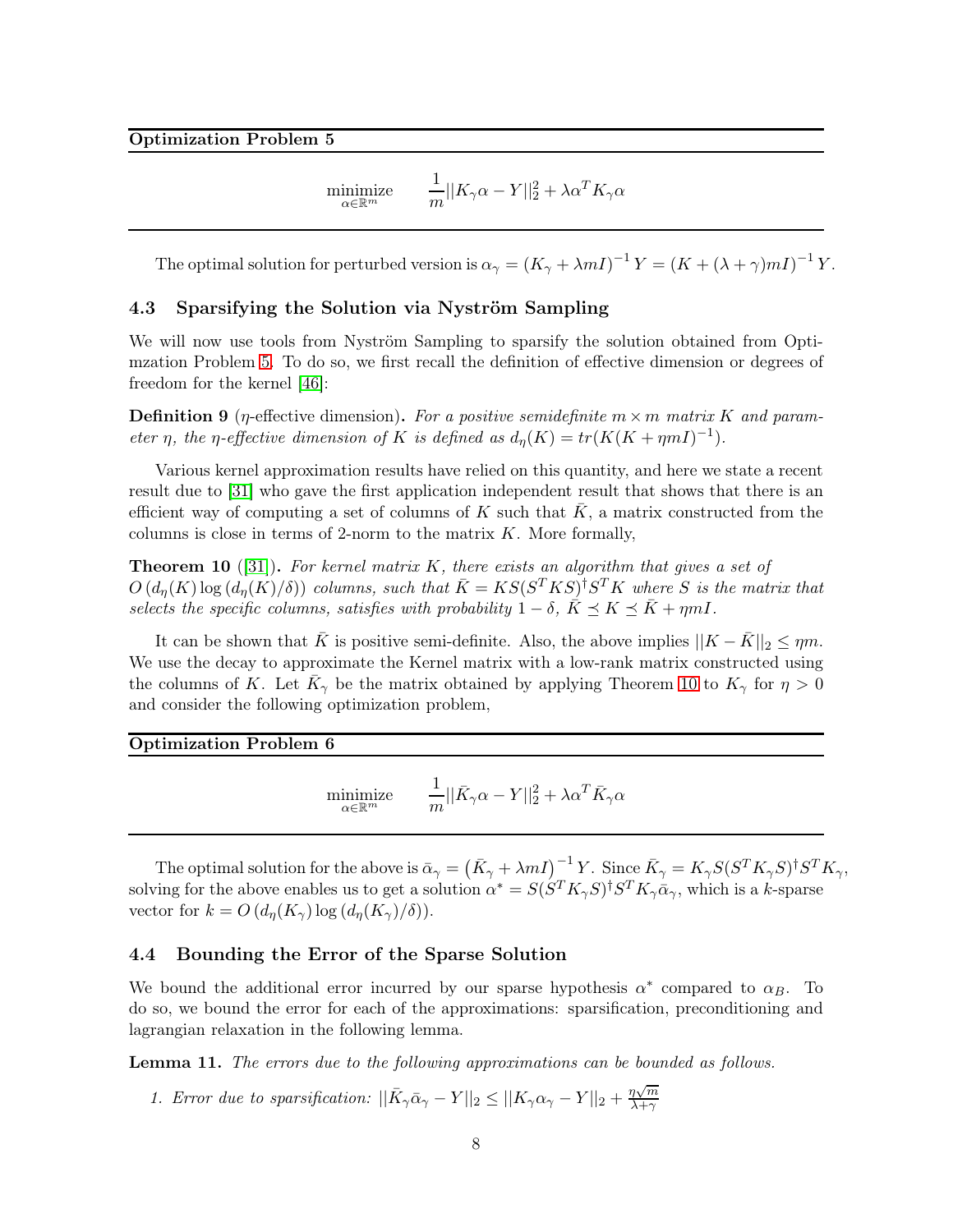2. Error due to preconditioning:  $||K_{\gamma}\alpha_{\gamma} - Y||_2 \le ||K\alpha - Y||_2 + \frac{\gamma\sqrt{m}}{\lambda + \gamma}$  $_{\lambda+\gamma}$ 

3. Error due to lagrangian relaxation:  $||K\alpha - Y||_2 \le ||K\alpha_B - Y||_2 + \sqrt{\lambda mB}$ 

Proof. The errors can be bounded as follows.

1. We have,

$$
\|\bar{K}_{\gamma}\bar{\alpha}_{\gamma} - Y\|_{2} - \|K_{\gamma}\alpha_{\gamma} - Y\|_{2}
$$
  
\n
$$
\leq \|\bar{K}_{\gamma}\bar{\alpha}_{\gamma} - K_{\gamma}\alpha_{\gamma}\|_{2}
$$
\n(2)

<span id="page-9-1"></span><span id="page-9-0"></span>
$$
=||\bar{K}_{\gamma}\left(\bar{K}_{\gamma}+\lambda mI\right)^{-1}Y-K_{\gamma}\left(K_{\gamma}+\lambda mI\right)^{-1}Y||_{2}
$$
\n(3)

<span id="page-9-3"></span><span id="page-9-2"></span>
$$
= \lambda m \|\left(-\left(\bar{K}_{\gamma} + \lambda m I\right)^{-1} + \left(K_{\gamma} + \lambda m I\right)^{-1}\right)Y\|_2\tag{4}
$$

$$
= \lambda m \|\left(\bar{K}_{\gamma} + \lambda mI\right)^{-1} \left(\bar{K}_{\gamma} - K_{\gamma}\right) \left(K_{\gamma} + \lambda mI\right)^{-1} Y\|_{2} \tag{5}
$$

$$
\leq \lambda m || (\bar{K}_{\gamma} + \lambda m I)^{-1} ||_2 || \bar{K}_{\gamma} - K_{\gamma} ||_2 || (K + (\lambda + \gamma) m I)^{-1} ||_2 ||Y||_2 \qquad (6)
$$

<span id="page-9-5"></span><span id="page-9-4"></span>
$$
\leq \frac{||\bar{K}_{\gamma} - K_{\gamma}||_2}{(\lambda + \gamma)\sqrt{m}} \leq \frac{\eta\sqrt{m}}{\lambda + \gamma}.
$$
\n(7)

Here [2](#page-9-0) follows from triangle inequality, [3](#page-9-1) follows from substitution and [4](#page-9-2) follows from using  $A(A + cI)^{-1} = (A + cI - cI)(A + cI)^{-1} = I - c(A + cI)^{-1}$ . [5](#page-9-3) follows from  $a^{-1}$  –  $b^{-1} = -a^{-1}(a - b) b^{-1}$  and [6](#page-9-4) follows from  $||AB||_2 \le ||A||_2||B||_2$ . Lastly [7](#page-9-5) follows from  $||A^{-1}||_2 = \lambda_{min}(A)^{-1}$ ,  $\lambda_{min}(A + cI) \ge c$  for psd A. We also use  $K_\gamma = K + \gamma mI$  and  $||Y||_2 \le \sqrt{m}$ .

2. Similar to the above proof, we have,

$$
||K_{\gamma}\alpha_{\gamma} - Y||_2 - ||K\alpha - Y||_2
$$
  
\n
$$
\leq ||K_{\gamma}\alpha_{\gamma} - K(K + \lambda mI)^{-1}Y||_2
$$
\n(8)

$$
=||K_{\infty}(K_{\infty} + \lambda mI)^{-1}Y - K(K + \lambda mI)^{-1}Y||_{2}
$$
\n(9)

$$
=||K_{\gamma}(K_{\gamma} + \lambda mI)^{-1}Y - K(K + \lambda mI)^{-1}Y||_2
$$
\n
$$
= \lambda m||(K_{\gamma} + \lambda mI)^{-1}(K_{\gamma} - K)(K + \lambda mI)^{-1}Y||_2
$$
\n(9)

$$
= \lambda m || (K_{\gamma} + \lambda mI)^{-1} (K_{\gamma} - K) (K + \lambda mI)^{-1} Y ||_2
$$
\n
$$
< \lambda m || (K + (\lambda + \gamma)mI)^{-1} ||_2 ||\gamma mI||_2 || (K + \lambda mI)^{-1} ||_2 ||Y||_2
$$
\n(11)

$$
\leq \lambda m ||(K + (\lambda + \gamma)mI)^{-1}||_2||\gamma mI||_2||(K + \lambda mI)^{-1}||_2||Y||_2 \tag{11}
$$
  

$$
< \frac{\gamma \sqrt{m}}{m}
$$

$$
\leq \frac{\gamma \sqrt{m}}{\lambda + \gamma}.\tag{12}
$$

#### 3. Since  $\alpha$  minimizes Optimization Problem 4, we have

$$
||K\alpha - Y||_2^2 \le ||K\alpha - Y||_2^2 + \lambda m\alpha^T K\alpha \tag{13}
$$

$$
\leq ||K\alpha_B - Y||_2^2 + \lambda m \alpha_B^T K \alpha_B \tag{14}
$$

$$
\leq ||K\alpha_B - Y||_2^2 + \lambda mB \tag{15}
$$

where the last inequality follows from  $\alpha_B^T K \alpha_B \leq B$  by the constraint of the bounded optimization problem. Taking the square-root, we get,

$$
||K\alpha - Y||_2 \le \sqrt{||K\alpha_B - Y||_2^2 + \lambda m} \le ||K\alpha_B - Y||_2 + \sqrt{\lambda m} \tag{16}
$$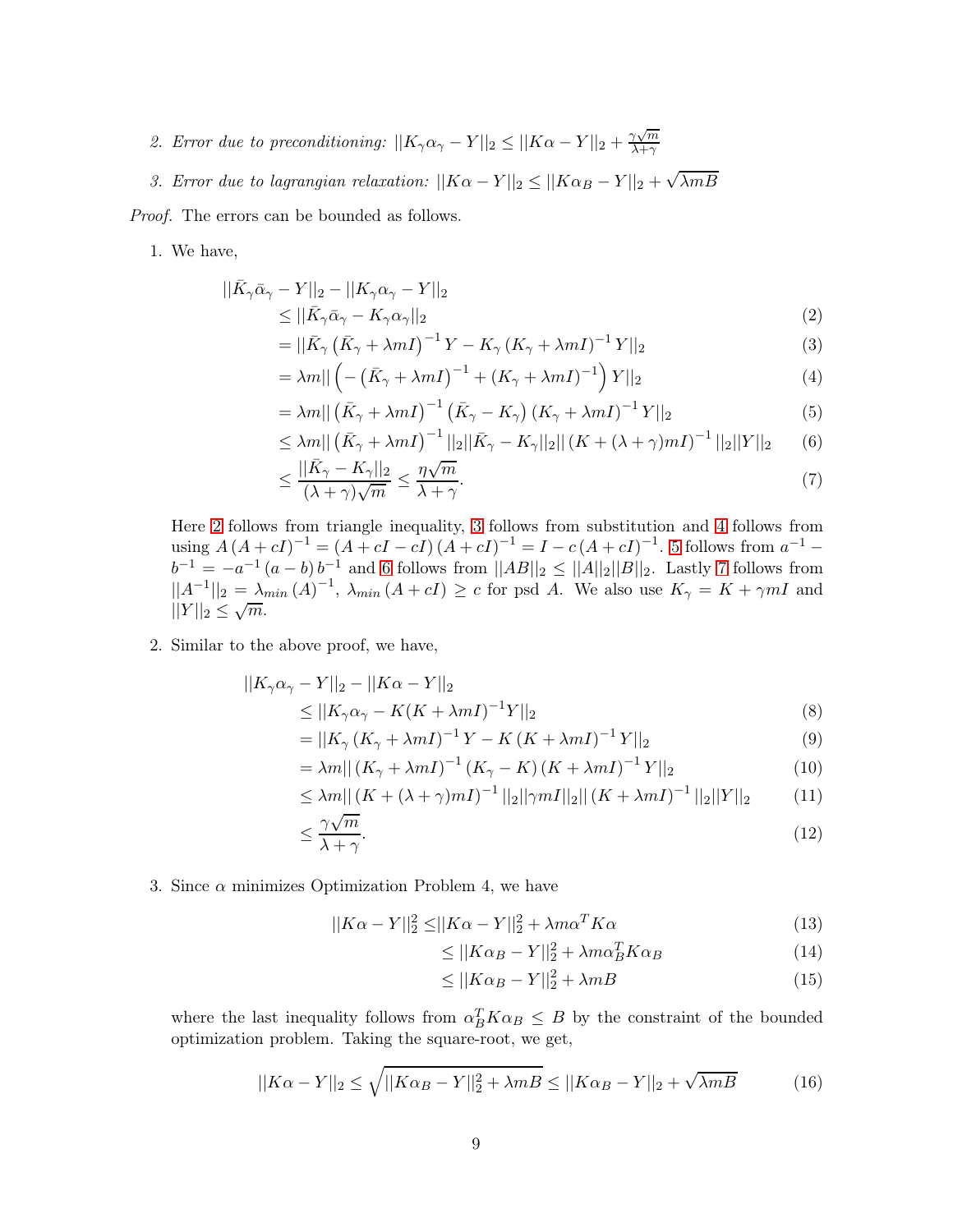We now combine the above to give the following theorem.

<span id="page-10-0"></span>**Theorem 12** (Total Error). For  $\lambda = \frac{\epsilon^2}{811}$  $\frac{\epsilon^2}{81B}, \eta \leq \frac{\epsilon^3}{729}$  $\frac{\epsilon^3}{729B}$  and  $\gamma \le \frac{\epsilon^3}{729}$  $\frac{\epsilon^3}{729B}$ , we have  $\frac{1}{m}||K_{\gamma}\alpha^* - Y||_2^2 \leq \frac{1}{m}||K\alpha_B - Y||_2^2$ 

$$
\frac{1}{m}||K_{\gamma}\alpha^* - Y||_2^2 \le \frac{1}{m}||K\alpha_B - Y||_2^2 + \epsilon.
$$

*Proof.* Note that  $\bar{K}\bar{\alpha}_{\gamma} = K_{\gamma}\alpha^*$  by the definition of  $\alpha^*$ , from the previous lemma, we have,

$$
||\bar{K}\bar{\alpha}_{\gamma} - Y||_2 - ||K\alpha_B - Y||_2 \le \frac{\eta\sqrt{m}}{\lambda + \gamma} + \frac{\gamma\sqrt{m}}{\lambda + \gamma} + \sqrt{\lambda m} = \beta
$$
\n(17)

where  $\beta = \frac{(\eta + \gamma)\sqrt{m}}{\lambda + \gamma} + \sqrt{\lambda mB}$ . Squaring and then dividing by m on both sides, we get

$$
\frac{1}{m}||\bar{K}_{\gamma}\bar{\alpha}_{\gamma} - Y||_2^2 \le \frac{1}{m}||K\alpha_B - Y||_2^2 + 2\frac{\beta}{m}||K\alpha_B - Y||_2 + \frac{\beta^2}{m}
$$
(18)

$$
\leq \frac{1}{m}||K\alpha_B - Y||_2^2 + 2\frac{\beta}{\sqrt{m}} + \frac{\beta^2}{m}
$$
\n(19)

$$
\leq \frac{1}{m}||K\alpha_B - Y||_2^2 + 3\frac{\beta}{\sqrt{m}}\tag{20}
$$

The second inequality follows from  $||K\alpha_B - Y||_2^2 \le ||Y||_2^2 \le m$  since 0 is a feasible solution for Optimization Problem 3. The last inequality follows from assuming  $\frac{\beta}{\sqrt{m}} \leq 1$  which holds for our choice of  $\beta$ . Setting the values in the lemma satisfies the last inequality gives us  $\beta \leq \frac{\epsilon \sqrt{m}}{3}$ 3 giving us the desired bound.

### 4.5 Computing the Sparsity of the Solution

To compute the sparsity of the solution, we need to bound  $d_{\eta}(K_{\beta})$ . We consider the following different eigenvalue decays.

**Definition 13** (Eigenvalue Decay). Let the real eigenvalues of a symmetric  $m \times m$  matrix A be denoted by  $\lambda_1 \geq \cdots \geq \lambda_m$ .

- 1. A is said to have  $(C, p)$ -polynomial eigenvalue decay if for all  $i \in \{1, ..., m\}$ ,  $\lambda_i \leq$  $Ci^{-p}$ .
- 2. A is said to have C-exponential eigenvalue decay if for all  $i \in \{1, \ldots, m\}$ ,  $\lambda_i \leq Ce^{-i}$ .

Note that in the above definitions  $C$  and  $p$  are not necessarily constants. We allow  $C$ and  $p$  to depend on other parameters (the choice of these parameters will be made explicit in subsequent theorem statements). We can now bound the effective dimension in terms of eigenvalue decay:

<span id="page-10-1"></span>**Theorem 14** (Bounding effective dimension). For  $\gamma m \leq \eta$ , the *η*-effective dimension of  $K_{\gamma}$ can be bounded as follows,

1. If  $K/m$  has  $(C, p)$ -polynomial eigenvalue decay for  $p > 1$  then  $d_{\eta}(K_{\gamma}) \leq \left(\frac{C}{(p-1)^{2}}\right)$ (p−1)η  $1/p$  + 2.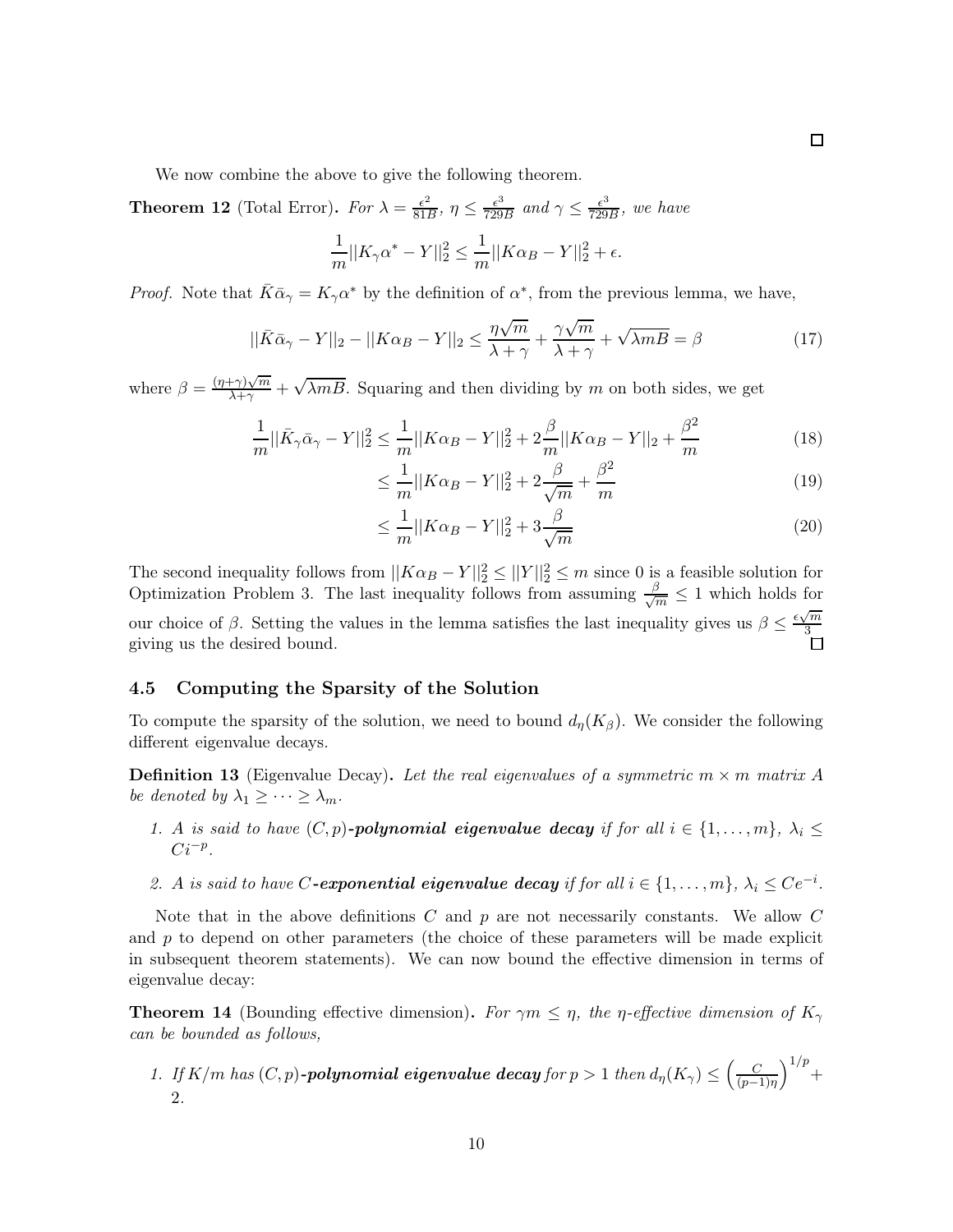2. If  $K/m$  has C-exponential eigenvalue decay then  $d_{\eta}(K_{\gamma}) \leq \log \left(\frac{C}{(e-1)^{n}}\right)$ (e−1)η  $+ 2.$ 

Proof. Observe that,

$$
d_{\eta}(K_{\gamma}) = tr(K_{\gamma}(K_{\gamma} + \eta mI)^{-1})
$$
  
= 
$$
\sum_{i=1}^{m} \frac{\lambda_{i}(K_{\gamma})}{\lambda_{i}(K_{\gamma}) + \eta m}
$$
  

$$
\leq \sum_{i=1}^{j} \frac{\lambda_{i}(K_{\gamma})}{\lambda_{i}(K_{\gamma})} + \sum_{i=j+1}^{m} \frac{\lambda_{i}(K_{\gamma})}{\eta m}
$$
  

$$
\leq j + \sum_{i=j+1}^{m} \frac{\gamma m + \lambda_{i}(K)}{\eta m}
$$
  

$$
\leq j + 1 + \sum_{i=j+1}^{m} \frac{\lambda_{i}(K)}{\eta m}
$$

Here the second equality follows from trace of matrix being equal to the sum of the eigenvalues and the last follows from  $\gamma m \leq \eta$ .

1. For  $(C, p)$ -polynomial eigenvalue decay with  $p > 1$ ,

$$
\sum_{i=k+1}^{m} \frac{\lambda_i(K)}{\eta m} = \sum_{i=k+1}^{m} \frac{Ci^{-p}}{\eta} \le \frac{C}{\eta} \int_{k+1}^{\infty} i^{-p} di = \frac{C(k+1)^{-p+1}}{(p-1)\eta}
$$

Substituting  $j = \left(\frac{C}{(n-1)}\right)$ (p−1)η  $\int_0^{1/p}$  we get the required bound.

2. For C-exponential eigenvalue decay,

$$
\sum_{i=k+1}^{m} \frac{\lambda_i(K)}{\eta m} = \sum_{i=k+1}^{m} \frac{Ce^{-i}}{\eta} \le \sum_{i=k+1}^{\infty} \frac{Ce^{-i}}{\eta} = \frac{Ce^{-k}}{(e-1)\eta}
$$

Substituting  $j = \log \left( \frac{C}{\epsilon - 1} \right)$ (e−1)η we get the required bound.

 $\Box$ 

Remark: Based on the above analysis, observe that we only need the eigenvalue decay to hold after the jth eigenvalue for j defined above. Thus the top  $j - 1$  eigenvalues need not be constrained.

# 5 Bounding the Size of the Compression Scheme

The above analysis gives us a sparse solution for the problem and, in turn, an  $\epsilon$ -approximation for the error on the overall sample S with probability  $1 - \delta$ . We can now fully define our compression scheme for the hypothesis class  $H_{\psi}$  with respect to samples satisfying the eigenvalue decay property.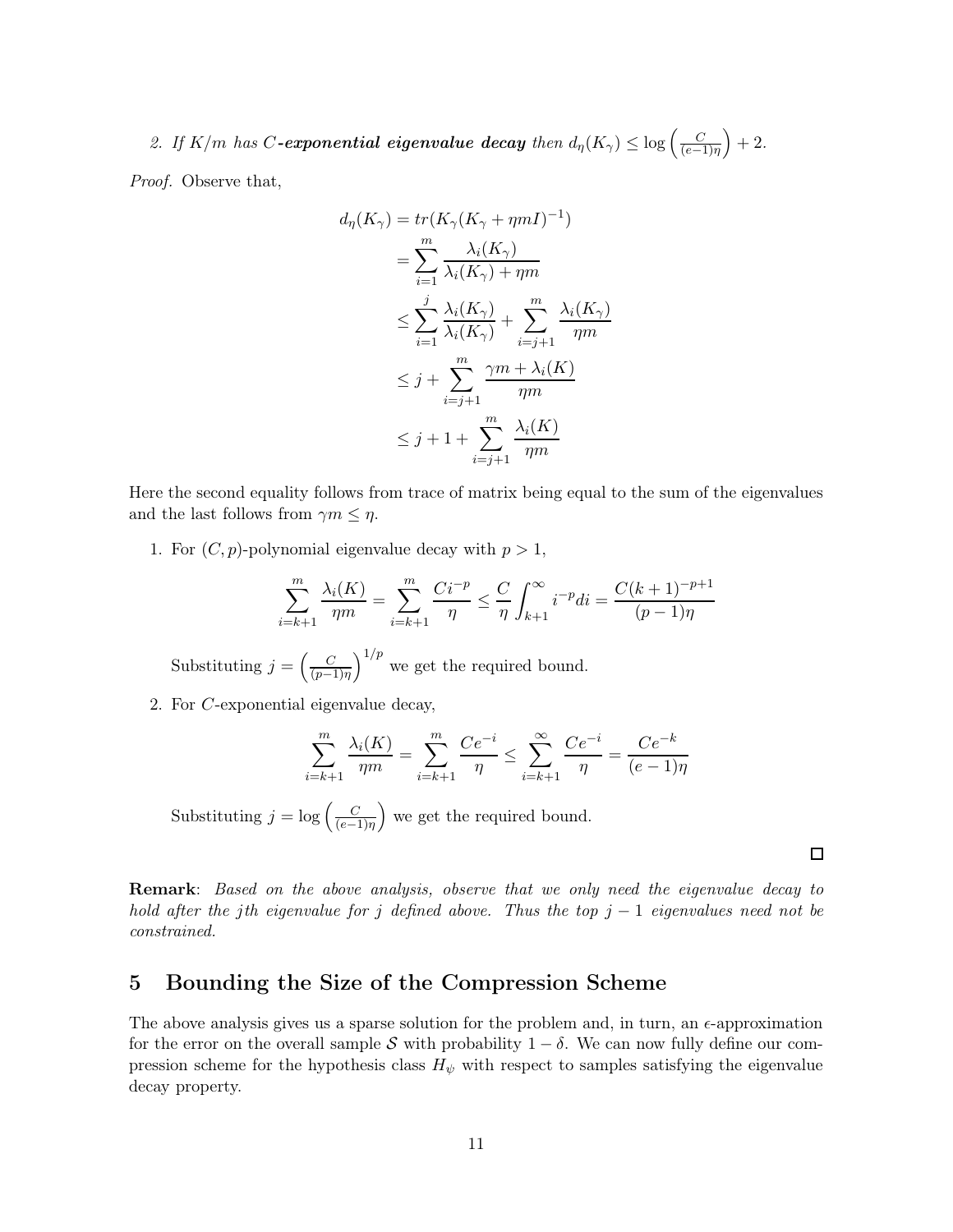- Selection Scheme  $\kappa$ : Given input  $S = (\mathbf{x}_i, y_i)_{i=1}^m$ ,
	- 1. Use RLS-Nyström Sampling [\[31\]](#page-20-4) to compute  $\bar{K}_{\gamma} = K_{\gamma} S (S^{T} K_{\gamma} S)^{\dagger} S^{T} K_{\gamma}$  for  $\eta =$  $\epsilon^3$  $\frac{\epsilon^3}{5832B}$  and  $\gamma = \frac{\epsilon^3}{5832Bm}$ . Let  $\mathcal I$  be the sub-sample corresponding to the columns selected using  $S$ .
	- 2. Solve Optimization Problem [6](#page-8-2) for  $\lambda = \frac{\epsilon^2}{324}$  $rac{\epsilon^2}{324B}$  to get  $\bar{\alpha}_{\gamma}$ .
	- 3. Compute the |*I*|-sparse vector  $\alpha^* = S(S^T K_\gamma S)^{\dagger} S^T K_\gamma \bar{\alpha}_\gamma = K_\gamma^{-1} \bar{K}_\gamma \bar{\alpha}_\gamma$  ( $K_\gamma$  is invertible as all eigenvalues are non-zero).
	- 4. Output subsample  $\mathcal I$  along with  $\tilde{\alpha}^*$  which is  $\alpha^*$  truncated to precision  $\frac{\epsilon}{4M|\mathcal I|}$  per non-zero index.
- Reconstruction Scheme  $\rho$ : Given input subsample  $\mathcal I$  and  $\tilde{\alpha}^*$ , output hypothesis,

$$
h_{\mathcal{S}}(\mathbf{x}) = clip_{0,1}(\mathbf{w}^T \tilde{\alpha}^*)
$$

where **w** is a vector with entries  $K(\mathbf{x}_i, \mathbf{x}) + \gamma m \mathbb{1}[\mathbf{x} = \mathbf{x}_i]$  for  $i \in \mathcal{I}$  and 0 otherwise where  $\gamma = \frac{\epsilon^3}{5832Bm}$ . Note,  $clip_{a,b}(x) = \max(a, \min(b, x))$  for some  $a < b$ .

The size of the above scheme can be bounded using the following lemma.

**Lemma 15.** The bit complexity of the side information of the selection scheme  $\kappa$  given above is  $O\left(d\log\left(\frac{d}{\delta}\right)\right)$  $\frac{d}{\delta}$ )  $\log \left( \frac{\sqrt{m} B M d \log(d/\delta)}{\epsilon^4} \right)$  $\left(\frac{d \log(d/\delta)}{\epsilon^4}\right)$  where d is the  $\eta$ -effective dimension of  $K_\gamma$  for  $\eta = \frac{\epsilon^3}{5832}$ 5832B and  $\gamma = \frac{\epsilon^3}{5832Bm}$ .

*Proof.* From the selection scheme we can bound the norm of  $\alpha^* = K_{\gamma}^{-1} \bar{K}_{\gamma} \bar{\alpha}_{\gamma}$  for  $\gamma = \frac{\epsilon^3}{5832Bm}$ , the side information, as follows,

$$
||\alpha^*||_2 = ||K_{\gamma}^{-1}\bar{K}_{\gamma}\bar{\alpha}_{\gamma}||_2
$$
\n(21)

$$
=||K_{\gamma}^{-1}\bar{K}_{\gamma}(\bar{K}_{\gamma}+\lambda mI)^{-1}Y||_2\tag{22}
$$

$$
\leq ||K_{\gamma}^{-1}||_2||\bar{K}_{\gamma}(\bar{K}_{\gamma} + \lambda mI)^{-1}||_2||Y||_2 \tag{23}
$$

$$
\leq \frac{1}{\gamma m} \cdot 1 \cdot \sqrt{m} \tag{24}
$$

$$
=\frac{1}{\gamma\sqrt{m}}=\frac{5832\sqrt{m}B}{\epsilon^3}.
$$
\n(25)

Thus we can upper bound the bit complexity of the non-decimal part of  $\alpha^*$  as,

$$
\sum_{i \in \mathcal{I}} \log \left( |\alpha_i^*| \right) = \frac{1}{2} \sum_{i=1}^{|\mathcal{I}|} \log \left( (\alpha_i^*)^2 \right)
$$
  

$$
\leq \frac{|\mathcal{I}|}{2} \log \left( \frac{\sum_{i=1}^{|\mathcal{I}|} (\alpha_i^*)^2}{|\mathcal{I}|} \right)
$$
  

$$
\leq |\mathcal{I}| \log \left( \frac{||\alpha^*||_2}{\sqrt{|\mathcal{I}|}} \right) \leq |\mathcal{I}| \log \left( \frac{5832\sqrt{m}B}{\epsilon^3} \right)
$$

where  $|\mathcal{I}| = O\left(d \log\left(\frac{d}{\delta}\right)\right)$  $\frac{d}{d}$ ) according to Theorem [10.](#page-8-1) Since each non-zero index has  $\frac{\epsilon}{4M|\mathcal{I}|}$ precision, we need  $|\mathcal{I}| \log \left( \frac{4M|\mathcal{I}|}{\epsilon} \right)$  bits for the decimal part. Combining the two-parts we get the required bound.  $\Box$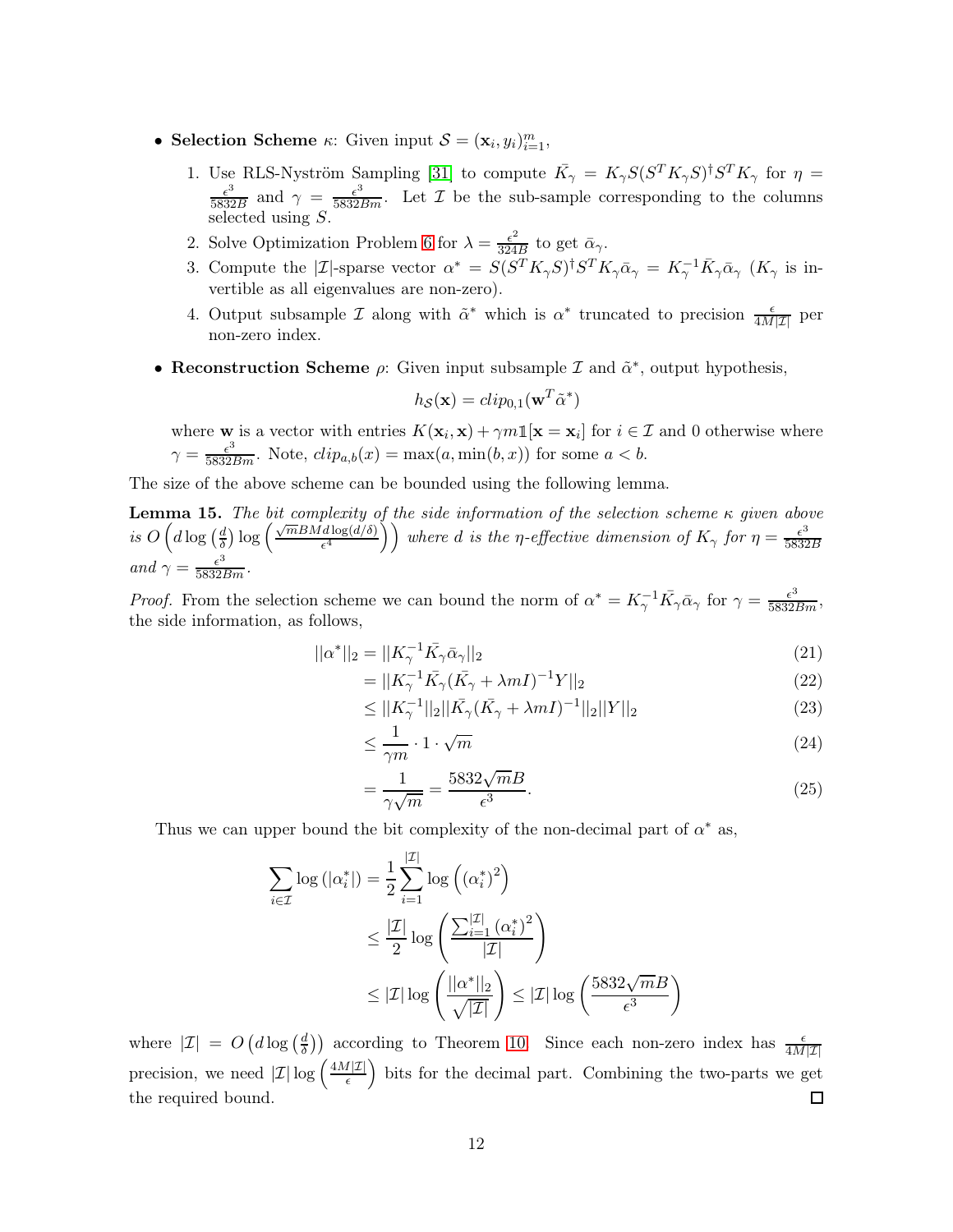The following theorem shows that the above is a compression scheme for  $\mathcal{H}_{\psi}$ .

<span id="page-13-6"></span>**Theorem 16.**  $(\kappa, \rho)$  is an  $(\epsilon, \delta)$ -approximate agnostic compression scheme for the hypothesis class  $H_{\psi}$  for sample S of size  $k(m, \epsilon, \delta, B, M) = O\left(d \log\left(\frac{d}{\delta}\right)\right)$  $\frac{d}{\delta}$ ) log  $\left(\frac{\sqrt{m}BMd\log(d/\delta)}{\epsilon^4}\right)$  $\left(\frac{d \log(d/\delta)}{\epsilon^4}\right)$  where d is the *η*-effective dimension of  $K_{\gamma}$  for  $\eta = \frac{\epsilon^3}{5832}$  $\frac{\epsilon^3}{5832B}$  and  $\gamma = \frac{\epsilon^3}{5832Bm}$ .

*Proof.* For  $S = (\mathbf{x}_i, y_i)_{i=1}^m$  and  $h_S$  the output of the compression scheme, we have

$$
\frac{1}{m}\sum_{i=1}^{m}(h_{\mathcal{S}}(\mathbf{x}_{i})-y_{i})^{2} \leq \frac{1}{m}\sum_{i=1}^{m}\left(\sum_{j\in\mathcal{I}}(K(\mathbf{x}_{j},\mathbf{x}_{i})+\gamma m\mathbb{1}[\mathbf{x}_{j}=\mathbf{x}_{i}])\tilde{\alpha}_{j}^{*}-y_{i}\right)^{2}
$$
(26)

<span id="page-13-1"></span><span id="page-13-0"></span>
$$
\leq \frac{1}{m} \sum_{i=1}^{m} \left( \sum_{j \in \mathcal{I}} (K(\mathbf{x}_j, \mathbf{x}_i) + \gamma m \mathbb{1}[\mathbf{x}_j = \mathbf{x}_i]) \alpha_j^* - y_i \right)^2 + \frac{\epsilon}{2} \tag{27}
$$

<span id="page-13-2"></span>
$$
=\frac{1}{m}||K_{\gamma}\alpha^{*} - Y||_{2}^{2} + \frac{\epsilon}{2}
$$
\n(28)

<span id="page-13-4"></span><span id="page-13-3"></span>
$$
=\frac{1}{m}||\bar{K}_{\gamma}\bar{\alpha}_{\gamma} - Y||_2^2 + \frac{\epsilon}{2}
$$
\n(29)

$$
= \frac{1}{m} ||K\alpha_B - Y||_2^2 + \frac{\epsilon}{2} + \frac{\epsilon}{2}
$$
\n(30)

<span id="page-13-5"></span>
$$
= \min_{h \in H_{\psi}} \left( \frac{1}{m} \sum_{i=1}^{m} (h(\mathbf{x}_i) - y_i)^2 \right) + \epsilon
$$
\n(31)

Here [26](#page-13-0) follows from the fact that since the output is in  $[0, 1]$  clipping only reduces the loss, [27](#page-13-1) follows from the precision used while compressing and since square loss is 2-Lipschitz, [28](#page-13-2) follows from representing it in the matrix form, [29](#page-13-3) follows since  $\alpha^* = K_{\gamma}^{-1} \bar{K}_{\gamma} \bar{\alpha}_{\gamma}$  by definition, [30](#page-13-4) follows from Theorem [12](#page-10-0) with the given parameters satisfying the theorem for  $\epsilon/2$  and lastly [31](#page-13-5) follows from the definition of  $\alpha_B$ . Thus, this gives us our result. □

### 6 Putting It All Together: From Compression to Learning

We now present our final algorithm: *Compressed Kernel Regression* (Algorithm [1\)](#page-14-0). Note that the algorithm is efficient and takes at most  $O(m^3)$  time.

For our learnability result, we restrict distributions to those that satisfy eigenvalue decay. More formally,

**Definition 17** (Distribution Satisfying Eigenvalue Decay). Consider distribution  $D$  over  $X$ and kernel function  $k_{\psi}$ . Let S be a sample drawn i.i.d. from the distribution D and K be the empirical gram matrix corresponding to kernel function  $k_{\psi}$  on S.

- D is said to satisfy  $(C, p, N)$ -polynomial eigenvalue decay if with probability  $1-\delta$  over the drawn sample of size  $m \geq N$ ,  $K/m$  satisfies  $(C, p)$ -polynomial eigenvalue decay.
- D is said to satisfy  $(C, N)$ -exponential eigenvalue decay if with probability  $1 \delta$  over the drawn sample of size  $m \geq N$ ,  $K/m$  satisfies *C*-exponential eigenvalue decay.

Our main theorem proves generalization of the hypothesis output by Algorithm [1](#page-14-0) for distributions satisfying eigenvalue decay in the above sense.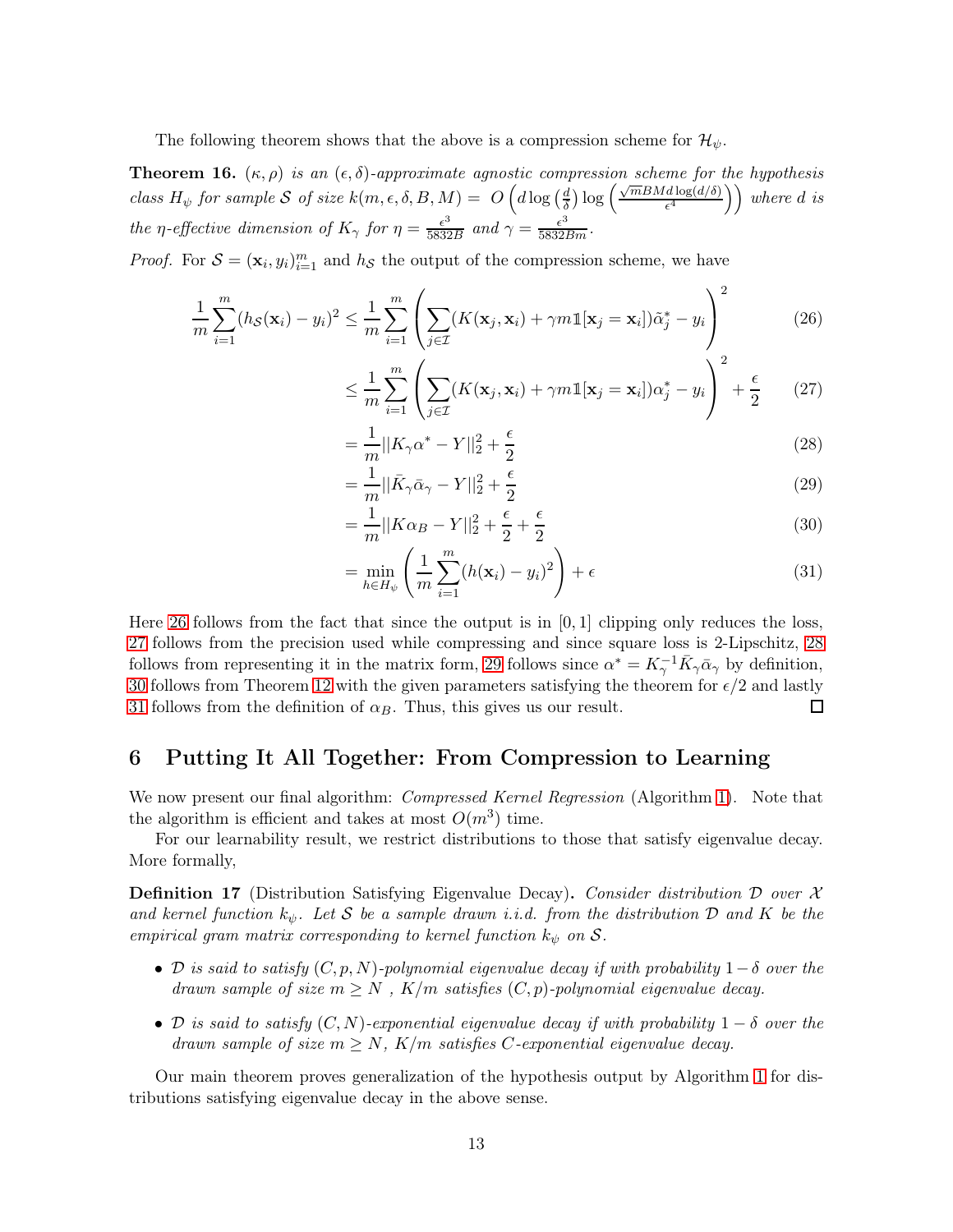#### <span id="page-14-0"></span>Algorithm 1 Compressed Kernel Regression

**Input**: Samples  $S = (\mathbf{x}_i, y_i)_{i=1}^m$ , gram matrix K on S, constants  $\epsilon, \delta > 0$ , norm bound B and maximum kernel function value  $M$  on  $\mathcal{X}$ .

- 1: Using RLS-Nyström Sampling [\[31\]](#page-20-4) with input  $(K_\gamma, \eta m)$  for  $\gamma = \frac{\epsilon^3}{5832Bm}$  and  $\eta = \frac{\epsilon^3}{5832Bm}$ 5832B compute  $\bar{K}_{\gamma} = K_{\gamma} S (S^T K_{\gamma} S)^{\dagger} S^T K_{\gamma}$ . Let  $\mathcal I$  be the subsample corresponding to the columns selected using S. Note that the number of columns selected depends on the  $\eta$  effective dimension of  $K_{\gamma}$ .
- 2: Solve Optimization Problem [6](#page-8-2) for  $\lambda = \frac{\epsilon^2}{324}$  $\frac{\epsilon^2}{324B}$  to get  $\bar{\alpha}_{\gamma}$  over  $\mathcal S$
- 3: Compute  $\alpha^* = S(S^T K_\gamma S)^{\dagger} S^T K_\gamma \bar{\alpha}_\gamma = \ddot{K}_\gamma^{-1} \bar{K}_\gamma \bar{\alpha}_\gamma$
- 4: Compute  $\tilde{\alpha}^*$  by truncating each entry of  $\alpha^*$  up to precision  $\frac{\epsilon}{4M|\mathcal{I}|}$

**Output:**  $h_{\mathcal{S}}$  such that for all  $x \in \mathcal{X}$ ,  $h_{\mathcal{S}}(\mathbf{x}) = clip_{0,1}(\mathbf{w}^T \tilde{\alpha}^*)$  where **w** is a vector with entries  $K(\mathbf{x}_i, \mathbf{x}) + \gamma m \mathbb{1}[\mathbf{x} = \mathbf{x}_i]$  for  $i \in \mathcal{I}$  and 0 otherwise.

<span id="page-14-1"></span>**Theorem 18** (Formal for Theorem [1\)](#page-2-0). Fix function class C with output bounded in  $[0,1]$  and M-bounded kernel function  $k_{\psi}$  such that C is  $\epsilon_0$ -approximated by  $H_{\psi} = {\mathbf{x} \to \langle v, \psi(x) \rangle | v \in \mathbb{R}}$  $\mathcal{K}_{\psi}, \langle v, v \rangle \leq B$  for some  $\psi, B$ . Consider a sample  $\mathcal{S} = \{ (x_i, y_i)_{i=1}^m \}$  drawn i.i.d. from  $D$  on  $\mathcal{X} \times [0, 1]$ . There exists an algorithm A that outputs hypothesis  $h_{\mathcal{S}} = \mathcal{A}(\mathcal{S})$ , such that,

1. If  $\mathcal{D}_{\mathcal{X}}$  satisfies  $(C, p, m)$ -polynomial eigenvalue decay with probability  $1 - \delta/4$  then with probability  $1 - \delta$  for  $m = \tilde{O}((CB)^{1/p} \log(M) / \epsilon^{2+3/p}),$ 

$$
\mathbb{E}_{(\boldsymbol{x},y)\sim\mathcal{D}}(h_{\mathcal{S}}(\boldsymbol{x})-y)^2 \leq \min_{c\in\mathcal{C}} (\mathbb{E}_{(\boldsymbol{x},y)\sim\mathcal{D}}(c(\boldsymbol{x})-y)^2) + 2\epsilon_0 + \epsilon
$$

2. If  $\mathcal{D}_{\mathcal{X}}$  satisfies  $(C, m)$ -exponential eigenvalue decay with probability  $1 - \delta/4$  then with probability  $1 - \delta$  for  $m = \tilde{O}(\log CB \log(M)/\epsilon^2)$ ,

$$
\mathbb{E}_{(\mathbf{x},y)\sim\mathcal{D}}(h_{\mathcal{S}}(\mathbf{x})-y)^2 \le \min_{c\in\mathcal{C}} (\mathbb{E}_{(\mathbf{x},y)\sim\mathcal{D}}(c(\mathbf{x})-y)^2) + 2\epsilon_0 + \epsilon
$$

Algorithm A runs in time  $\mathsf{poly}(m,n)$ .

*Proof.* Since C is  $\epsilon_0$ -approximated by  $H_{\psi}$  we have,

$$
\min_{h \in H_{\psi}} \left( \frac{1}{m} \sum_{i=1}^{m} (h(\mathbf{x}_i) - y_i)^2 \right) \le \min_{c \in \mathcal{C}} \left( \frac{1}{m} \sum_{i=1}^{m} (c(\mathbf{x}_i) - y_i)^2 \right) + 2\epsilon_0 \le \frac{1}{m} \sum_{i=1}^{m} (c^*(\mathbf{x}_i) - y_i)^2 + 2\epsilon_0
$$

where  $c^* \in \mathcal{C}$  be such that it minimizes  $\mathbb{E}_{(x,y)\sim\mathcal{D}}(c(x)-y)^2$  over all  $c \in \mathcal{C}$ . The first inequality follows from square loss being 2-Lipschitz and the last inequality follows from  $c^*$  being a feasible solution.

Let K be the empirical gram matrix corresponding to  $k_{\psi}$  on S. Let  $h_{\mathcal{S}}$  be the hypothesis output by Algorithm [1](#page-14-0) with input  $(S, K, \epsilon_1, \delta/4, B, M)$  for  $\epsilon_1 > 0$  chosen later. From Theorem [16](#page-13-6) with probability  $1 - \delta/4$ , we have

$$
\frac{1}{m}\sum_{i=1}^m (h_{\mathcal{S}}(\mathbf{x}_i) - y_i)^2 \le \min_{h \in H_{\psi}} \left( \frac{1}{m}\sum_{i=1}^m (h(\mathbf{x}_i) - y_i)^2 \right) + \epsilon_1.
$$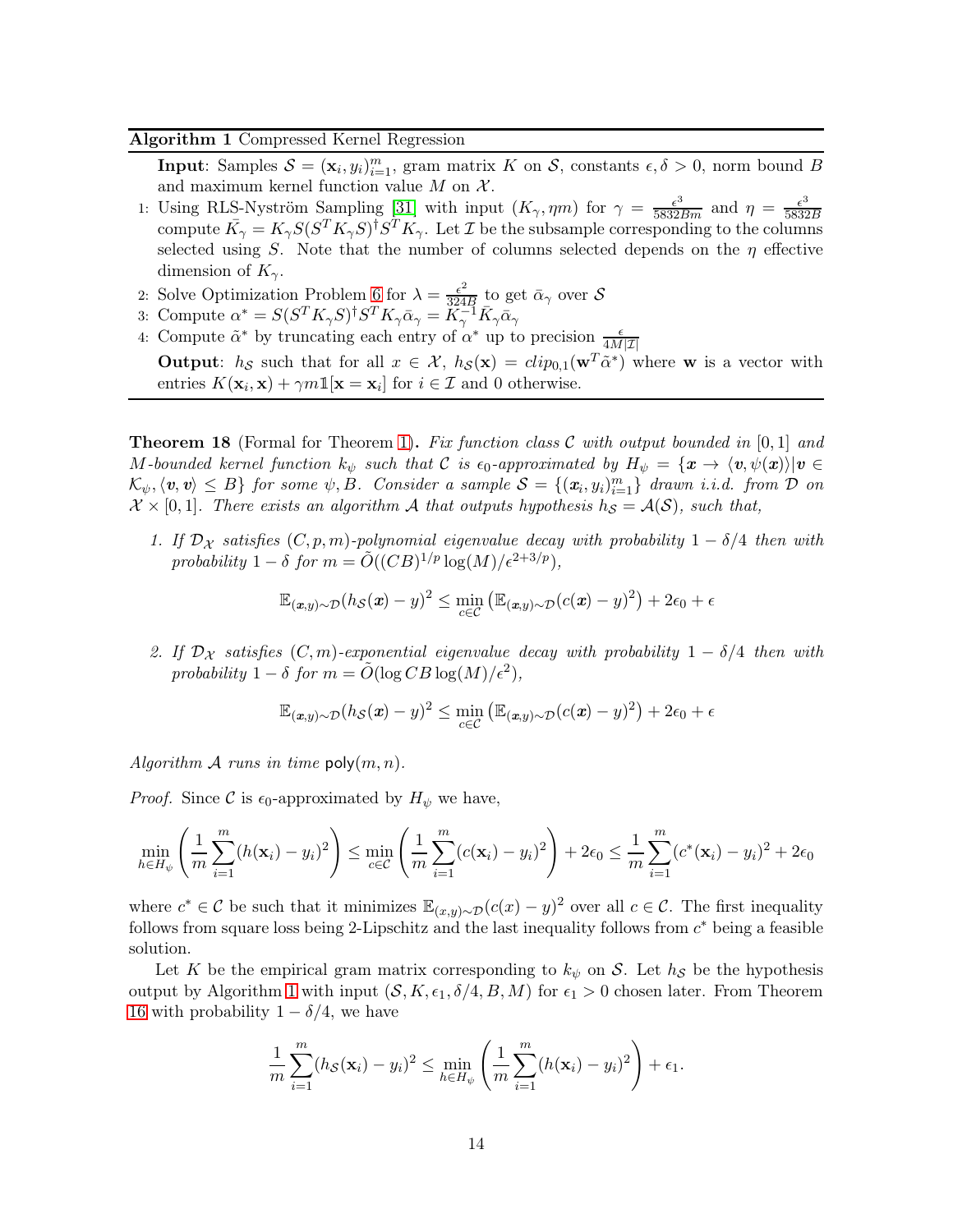We know that for every  $c \in \mathcal{C}$ , the square loss is bounded by 1, thus using Chernoff-Hoeffding inequality, with probability  $1 - \delta/4$ , we have

$$
\frac{1}{m}\sum_{i=1}^{m}(c^*(\mathbf{x}_i)-y_i)^2 \leq \mathbb{E}_{(\mathbf{x},y)\sim\mathcal{D}}(c^*(\mathbf{x})-y)^2 + \epsilon_2
$$

where  $\epsilon_2 = \sqrt{\frac{\log(4/\delta)}{2m}}$ .

Now the output of  $h_{\mathcal{S}}$  lies in [0, 1] thus for all  $(\mathbf{x}, y)$ ,  $(y - h_{\mathcal{S}}(\mathbf{x}))^2$  lies in [0, 1]. Thus viewing  $h<sub>S</sub>$  as the output of the compression scheme  $(\kappa, \rho)$  of size k (Theorem [16\)](#page-13-6), by Theorem [7,](#page-5-1) we have with probability  $1 - \delta/4$ ,

$$
\left| \mathbb{E}_{(\mathbf{x},y)\sim\mathcal{D}}(h_{\mathcal{S}}(\mathbf{x}) - y)^2 - \frac{1}{m} \sum_{i=1}^m (h_{\mathcal{S}}(\mathbf{x}_i) - y_i)^2 \right| \le \sqrt{\frac{\epsilon_3}{m} \sum_{i=1}^m (h_{\mathcal{S}}(\mathbf{x}_i) - y_i)^2 + \epsilon_3} \le \epsilon_3 + \sqrt{\epsilon_3} \le 2\sqrt{\epsilon_3}
$$

where  $\epsilon_3 = 50 \cdot \frac{k \log(m/k) + \log(4/\delta)}{m}$ .

Combining the above, we have with probability  $1 - \delta$ ,

$$
\mathbb{E}_{(\mathbf{x},y)\sim\mathcal{D}}(h_{\mathcal{S}}(\mathbf{x}) - y)^2 \le \frac{1}{m} \sum_{i=1}^m (h_{\mathcal{S}}(\mathbf{x}_i) - y_i)^2 + 2\sqrt{\epsilon_3}
$$
(32)

$$
\leq \min_{h \in H_{\psi}} \left( \frac{1}{m} \sum_{i=1}^{m} (h(\mathbf{x}_i) - y_i)^2 \right) + \epsilon_1 + 2\sqrt{\epsilon_3} \tag{33}
$$

$$
\leq \frac{1}{m} \sum_{i=1}^{m} (c^*(\mathbf{x}_i) - y_i)^2 + 2\epsilon_0 + \epsilon_1 + 2\sqrt{\epsilon_3}
$$
 (34)

$$
\leq \min_{c \in \mathcal{C}} \left( \mathbb{E}_{(\mathbf{x}, y) \sim \mathcal{D}} (c(\mathbf{x}) - y)^2 \right) + 2\epsilon_0 + \epsilon_1 + \epsilon_2 + 2\sqrt{\epsilon_3} \tag{35}
$$

Using Theorem [14](#page-10-1) we can bound  $k$  depending on the different eigenvalue decay assumption. Now we set  $\epsilon_1 = \epsilon/3$  and substituting for m. Recall that  $\epsilon_2$  and  $\epsilon_3$  are functions of m and for the chosen m, they are bounded by  $\epsilon/3$  giving us the desired bound. Since Algorithm [1](#page-14-0) runs in time  $\mathsf{poly}(m, n)$  we get the required time complexity.  $\Box$ 

Remark: The above theorem can be extended to different rates of eigenvalue decay. For example, it can be shown that *finite* rank  $r$  would give a bound independent of  $B$  but dependent instead on  $r$ . Also, as in the proof of Theorem [14,](#page-10-1) it suffices for the eigenvalue decay to hold only for i sufficiently large.

# 7 Learning Neural Networks

Here we apply our main theorem to the problem of learning neural networks. For technical definitions of neural networks, we refer the reader to [\[47\]](#page-21-0). We define the class of neural networks as follows.

**Definition 19** (Class of Neural Networks [\[16\]](#page-19-0)). Let  $\mathcal{N}[\sigma, D, W, T]$  be the class of fully-connected, feed-forward networks with D hidden layers, activation function  $\sigma$  and quantities W and T described as follows: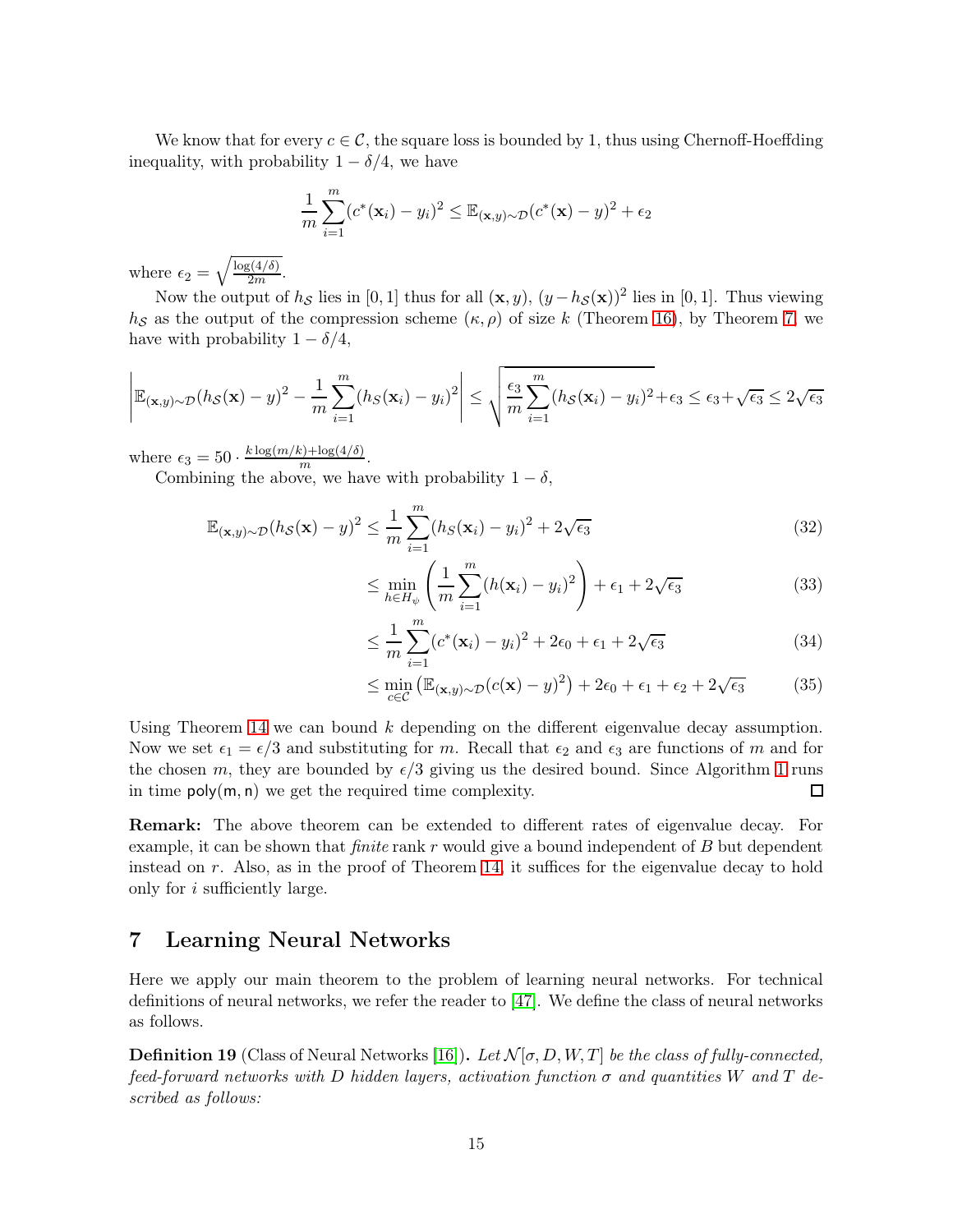- 1. Weight vectors in layer 0 have 2-norm bounded by T.
- 2. Weight vectors in layers  $1, \ldots, D$  have 1-norm bounded by W.
- 3. For each hidden unit  $\sigma(\mathbf{w} \cdot \mathbf{z})$  in the network, we have  $|\mathbf{w} \cdot \mathbf{z}| \leq T$  (by z we denote the input feeding into unit  $\sigma$  from the previous layer).

We consider activation functions  $\sigma_{relu}(x) = \max(0, x)$  and  $\sigma_{sig} = \frac{1}{1 + e^{-x}}$ , though other activation functions fit within our framework. Goel et al. [\[16\]](#page-19-0) showed that the class of Re-LUs/Sigmoids along with their compositions can be approximated by linear functions in a high dimensional Hilbert space (corresponding to a particular type of polynomial kernel). We use the following theorem that follows directly from the structural results in [\[16\]](#page-19-0) (and uses the composed-kernel technique of Zhang et al. [\[47\]](#page-21-0)).

<span id="page-16-0"></span>**Theorem 20.** Consider the following hypothesis class  $\mathcal{H}_{MK_d} = \{x \to \langle v, \psi(x) \rangle | v \in \mathcal{K}_{MK_d}, \langle v, v \rangle \leq$ B} where  $K_{MK_d}$  is the Hilbert space corresponding to the Multinomial Kernel  $\frac{2}{3}$  and  $\psi$  is the corresponding feature vector. For  $D > 0$ , consider the composed class  $\mathcal{H}^{(D)} = {\mathbf{x} \rightarrow 0}$  $\langle v, \psi^{(D)}(\mathbf{x}) \rangle | v \in \mathcal{K}^{(D)}, \langle v, v \rangle \leq B$  where  $\psi^{(D)}$  is the feature vector of the D-times composed kernel  $K^{(D)}$  3. Then for  $\mathcal{X} = \mathbb{S}^{n-1}$ ,

- 1. Single ReLU:  $C_{relu} = \mathcal{N}[\sigma_{relu}, 0, \cdot, 1]$  is  $\epsilon$ -approximated by  $\mathcal{H}_d$  for  $d = O(1/\epsilon)$  and  $B = 2^{(\tau/\epsilon)}$  with  $M = d + 1$ ,
- 2. Network of ReLUs:  $\mathcal{C}_{relu-D} = \mathcal{N}[\sigma_{relu}, D, W, T]$  is  $\epsilon$ -approximated by  $\mathcal{H}_{(D)}$  for  $B =$  $2^{(\tau W^D DT/\epsilon)^D}$  with  $M=2$ ,
- 3. Network of Sigmoids:  $\mathcal{C}_{sig-D} = \mathcal{N}[\sigma_{sig}, D, W, T]$  is  $\epsilon$ -approximated by  $\mathcal{H}_{(D)}$  for  $B =$  $2^{(\tau T \log(W^D D/\epsilon))D}$  with  $M=2$ ,

for some sufficiently large constant  $\tau > 0$ .

As mentioned earlier, the sample complexity of prior work depends linearly on B, which, for even a single ReLU, is exponential in  $1/\epsilon$ . Assuming sufficiently strong eigenvalue decay, we can show that we can obtain fully polynomial time algorithms for the above classes.

<span id="page-16-1"></span>**Theorem 21.** For  $\epsilon, \delta > 0$ , consider  $\mathcal{D}$  on  $\mathbb{S}^{n-1} \times [0, 1]$  such that,

- 1. For  $C_{relu}$ ,  $D_{\mathcal{X}}$  satisfies  $(C, p, m)$ -polynomial eigenvalue decay for  $p \geq \xi/\epsilon$ ,
- 2. For  $C_{relu-D}$ ,  $\mathcal{D_X}$  satisfies  $(C, p, m)$ -polynomial eigenvalue decay for  $p \geq (\xi W^D DT/\epsilon)^D$ ,
- 3. For  $C_{sig-D}$ ,  $\mathcal{D}_{\mathcal{X}}$  satisfies  $(C, p, m)$ -polynomial eigenvalue decay for  $p \geq (\xi T \log(W^D D/\epsilon)))^D$ ,

where  $\mathcal{D}_{\mathcal{X}}$  is the marginal distribution on  $\mathcal{X} = \mathbb{S}^{n-1}$ ,  $\xi > 0$  is some sufficiently large constant and  $C \leq (n \cdot 1/\epsilon)^{\zeta p}$  for some constant  $\zeta > 0$ . The value of m is obtained from Theorem [18](#page-14-1) as  $m = \tilde{O}((CB)^{1/p} \log(M)/\epsilon^{2+3/p})$  where the values of B, M are derived from Theorem [20.](#page-16-0)

Each decay assumption above implies an algorithm for agnostically learning the corresponding class on  $\mathbb{S}^{n-1} \times [0,1]$  with respect to the square loss in time  $\text{poly}(n,1/\epsilon,\log(1/\delta))$ .

<sup>&</sup>lt;sup>2</sup>The multinomial kernel defined by [\[16\]](#page-19-0) is  $MK_d(\mathbf{x}, \mathbf{x}') = \sum_{i=0}^d (\mathbf{x} \cdot \mathbf{x}')^i$ .<br><sup>3</sup>[\[47\]](#page-21-0) defined kernel  $K^{(1)}(\mathbf{x}, \mathbf{x}') = \frac{1}{2-(\mathbf{x} \cdot \mathbf{x}')}$ . The corresponding composed kernel function is defined as  $K^{(D)}(\mathbf{x}, \mathbf{x}) = \frac{1}{2 - K^{(D-1)}(\mathbf{x}, \mathbf{x}')}$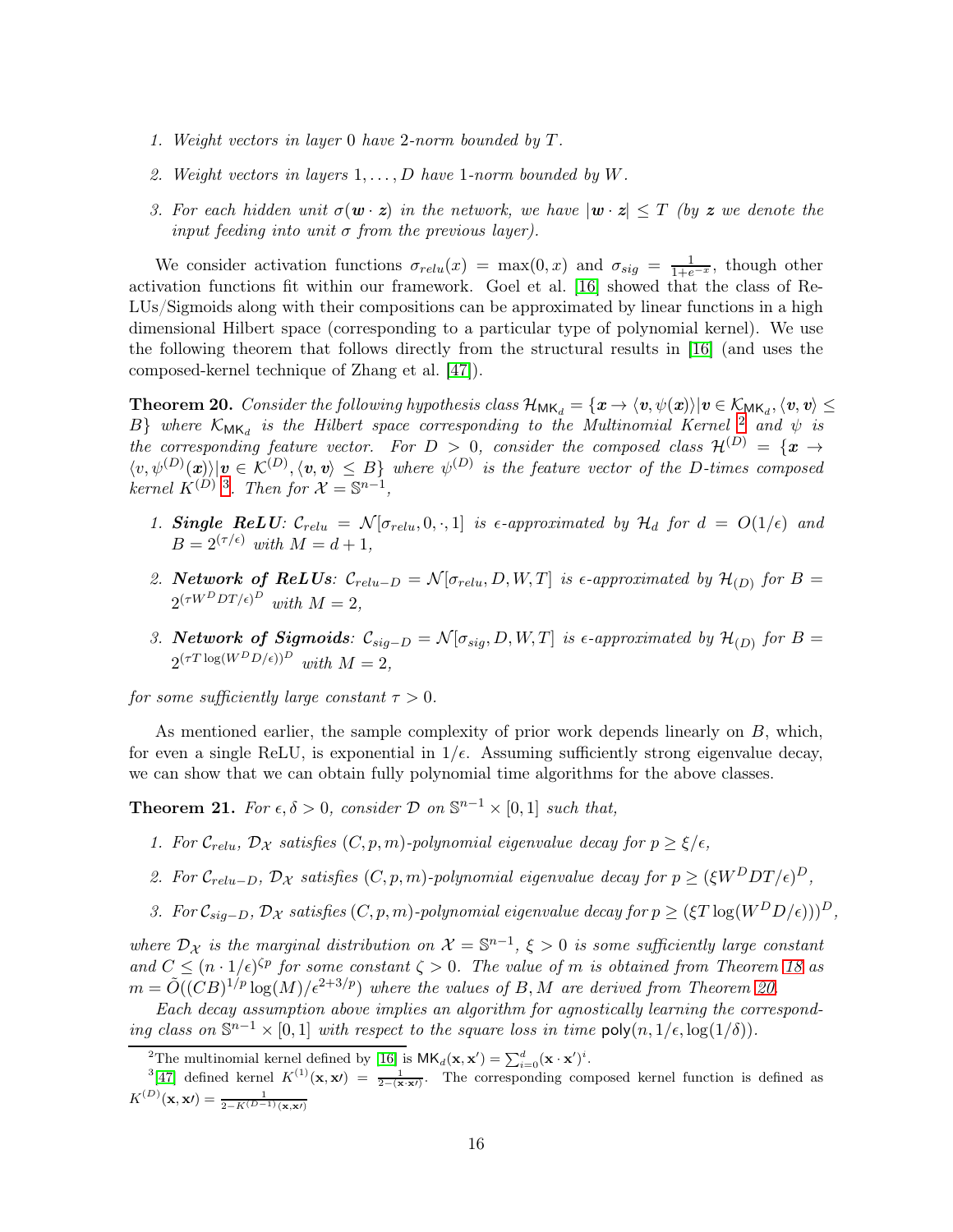Proof. The proof follows from applying Theorem [18](#page-14-1) to the appropriate kernel from Theorem [20](#page-16-0) and substituting the corresponding eigenvalue decays to compute the sample size needed by Algorithm [1](#page-14-0) for learnability. For example, for the case of single ReLU,  $M = \text{poly}(1/\epsilon)$ ,  $B = 2^{(\tau/\epsilon)}$  and we take  $p \geq \xi/\epsilon$ . So for any  $C = (n \cdot 1/\epsilon)^{\zeta p}$ , we obtain sample complexity  $m = \tilde{O}((C2^{(\tau/\epsilon)})^{1/p} \log(M)/\epsilon^{2+3/p}) = \text{poly}(n, 1/\epsilon)$ . Since the algorithm takes time at most  $\mathsf{poly}(m, n)$ , we obtain the required result. □

Note that assuming an exponential eigenvalue decay (stronger than polynomial) will result in efficient learnability for much broader classes of networks.

Since it is not known how to agnostically learn even a single ReLU with respect to arbitrary distributions on  $\mathbb{S}^{n-1}$  in polynomial-time<sup>4</sup>, much less a network of ReLUs, we state the following corollary highlighting the decay we require to obtain efficient learnability for simple networks:

**Corollary 22** (Restating Corollary [2\)](#page-2-2). Let C be the class of all fully-connected networks of ReLUs with one-hidden layer of size  $\ell$  feeding into a final output ReLU activation where the 2-norms of all weight vectors are bounded by 1. Then, (suppressing the parameter m for simplicity), assuming  $(C, i^{-\ell/\epsilon})$ -polynomial eigenvalue decay for  $C = \text{poly}(n, 1/\epsilon, \ell)$ , C is learnable in polynomial time with respect to square loss on  $\mathbb{S}^{n-1}$ . If ReLU is replaced with sigmoid, then we require eigenvalue decay of  $i^{-\sqrt{\ell} \log(\sqrt{\ell}/\epsilon)}$ .

Proof. By assumption the 2-norm of each weight vector is bounded by 1, which implies that the 1-norm of the weight vector to the one hidden unit at layer two is at most  $\sqrt{\ell}$ . Also observe that, the maximum 2-norm of any input vector z to a hidden unit with weight vector w is bounded by  $\sqrt{\ell}$  hence  $|\mathbf{w} \cdot \mathbf{x}| \leq \sqrt{\ell}$ . Using these properties we can apply Theorem [21](#page-16-1) with parameters  $W = \sqrt{\ell}, T = \sqrt{\ell}$  and  $D = 1$  to obtain the required result.  $\Box$ 

### 8 Conclusions and Future Work

We have proposed the first set of distributional assumptions that guarantee fully polynomialtime algorithms for learning expressive classes of neural networks (without restricting the structure of the network). The key abstraction was that of a *compression scheme* for kernel approximations, specifically Nyström sampling. We proved that eigenvalue decay of the Gram matrix reduces the dependence on the norm B in the kernel regression problem.

Prior distributional assumptions, such as the underlying marginal equaling a Gaussian, neither lead to fully polynomial-time algorithms nor are representative of real-world data sets<sup>5</sup>. Eigenvalue decay, on the other hand, has been observed in practice and does lead to provably efficient algorithms for learning neural networks.

A natural criticism of our assumption is that the rate of eigenvalue decay we require is too strong. In some cases, especially for large depth networks with many hidden units, this may be true<sup>6</sup>. Note, however, that our results show that even moderate eigenvalue decay will

<sup>&</sup>lt;sup>4</sup>Goel et al. [\[16\]](#page-19-0) show that agnostically learning a single ReLU over  $\{-1,1\}^n$  is as hard as learning sparse parities with noise. This reduction can be extended to the case of distributions over  $\mathbb{S}^{n-1}$  [\[3\]](#page-18-11).

 $5$ Despite these limitations, we still think uniform or Gaussian assumptions are worthwhile and have provided highly nontrivial learning results.

<sup>&</sup>lt;sup>6</sup>It is useful to keep in mind that agnostically learning even a single ReLU with respect to all distributions seems computationally intractable, and that our required eigenvalue decay in this case is only a function of the accuracy parameter  $\epsilon$ .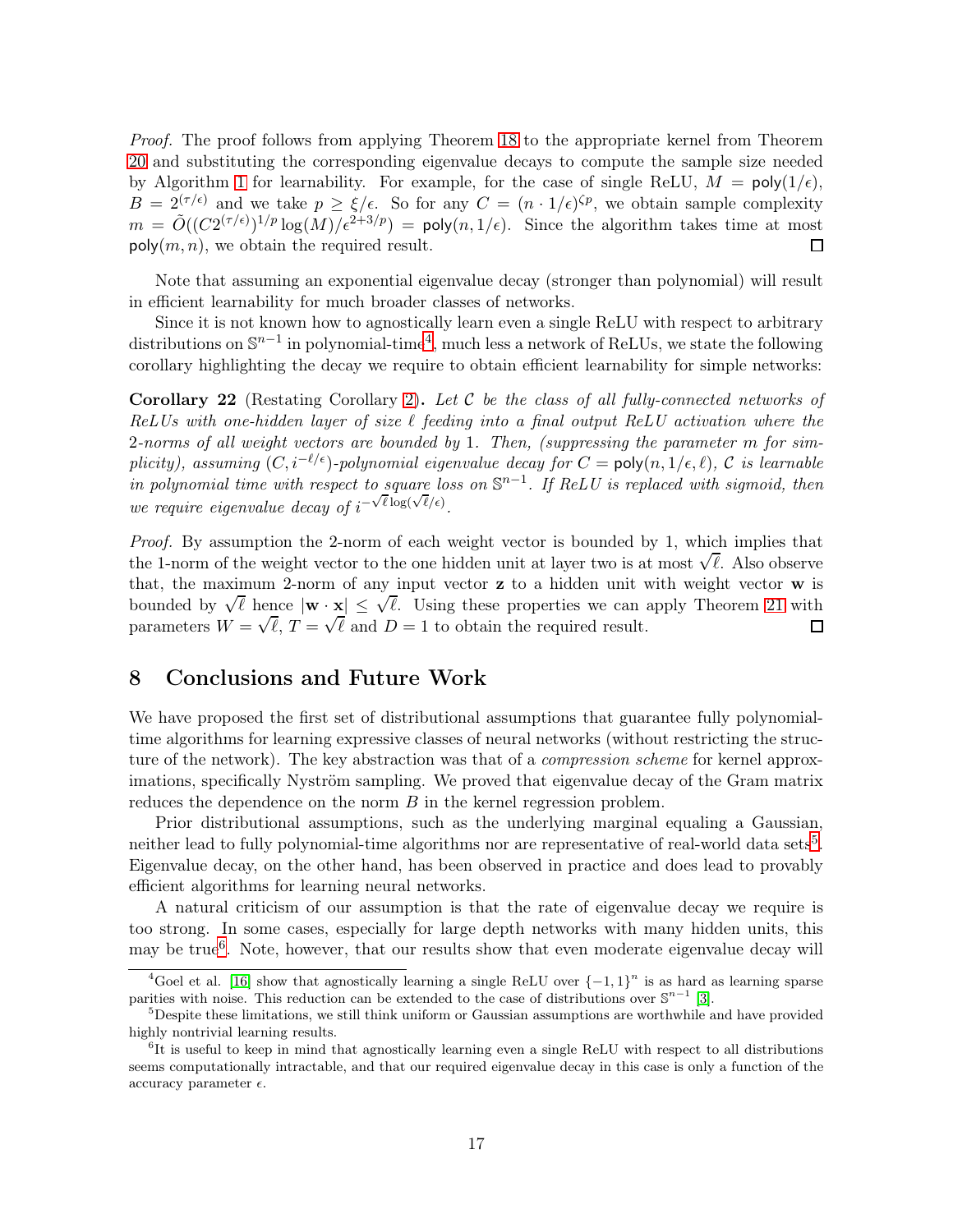lead to improved algorithms. Further, it is quite possible our assumptions can be relaxed. An obvious question for future work is what is the minimal rate of eigenvalue decay needed for efficient learnability? Another direction would be to understand how these eigenvalue decay assumptions relate to other distributional assumptions.

Acknowledgements. We would like to thank Misha Belkin and Nikhil Srivastava for very helpful conversations regarding kernel ridge regression and eigenvalue decay. We also thank Daniel Hsu, Karthik Sridharan, and Justin Thaler for useful feedback. The analogy between eigenvalue decay and power-law graphs is due to Raghu Meka.

# <span id="page-18-10"></span>References

- [1] Peter Auer, Mark Herbster, and Manfred K. Warmuth. Exponentially many local minima for single neurons. In Advances in Neural Information Processing Systems, volume 8, pages 316–322. The MIT Press, 1996.
- <span id="page-18-11"></span><span id="page-18-2"></span>[2] Haim Avron, Huy Nguyen, and David Woodruff. Subspace embeddings for the polynomial kernel. In Advances in Neural Information Processing Systems, pages 2258–2266, 2014.
- <span id="page-18-4"></span>[3] Peter Bartlett, Daniel Kane, and Adam Klivans. personal communication.
- <span id="page-18-5"></span>[4] Peter L. Bartlett, Olivier Bousquet, and Shahar Mendelson. Local rademacher complexities. 33(4), August 16 2005.
- <span id="page-18-1"></span>[5] Peter L. Bartlett and Shahar Mendelson. Rademacher and gaussian complexities: Risk bounds and structural results. Journal of Machine Learning Research, 3:463–482, 2002.
- [6] Pawel Brach, Marek Cygan, Jakub Lacki, and Piotr Sankowski. Algorithmic complexity of power law networks.  $CoRR$ , abs/1507.02426, 2015.
- <span id="page-18-9"></span>[7] Alon Brutzkus and Amir Globerson. Globally optimal gradient descent for a convnet with gaussian inputs.  $CoRR$ ,  $abs/1702.07966$ , 2017.
- <span id="page-18-8"></span>[8] Anna Choromanska, Mikael Henaff, Michaël Mathieu, Gérard Ben Arous, and Yann Le-Cun. The loss surfaces of multilayer networks. In AISTATS, volume 38 of JMLR Workshop and Conference Proceedings. JMLR.org, 2015.
- <span id="page-18-3"></span>[9] Andrew Cotter, Shai Shalev-Shwartz, and Nati Srebro. Learning optimally sparse support vector machines. In Proceedings of the 30th International Conference on Machine Learning (ICML-13), pages 266–274, 2013.
- <span id="page-18-6"></span><span id="page-18-0"></span>[10] Amit Daniely. Complexity theoretic limitations on learning halfspaces. In STOC, pages 105–117. ACM, 2016.
- <span id="page-18-7"></span>[11] Amit Daniely. SGD learns the conjugate kernel class of the network. CoRR, abs/1702.08503, 2017.
- [12] Amit Daniely, Roy Frostig, and Yoram Singer. Toward deeper understanding of neural networks: The power of initialization and a dual view on expressivity. In NIPS, pages 2253–2261, 2016.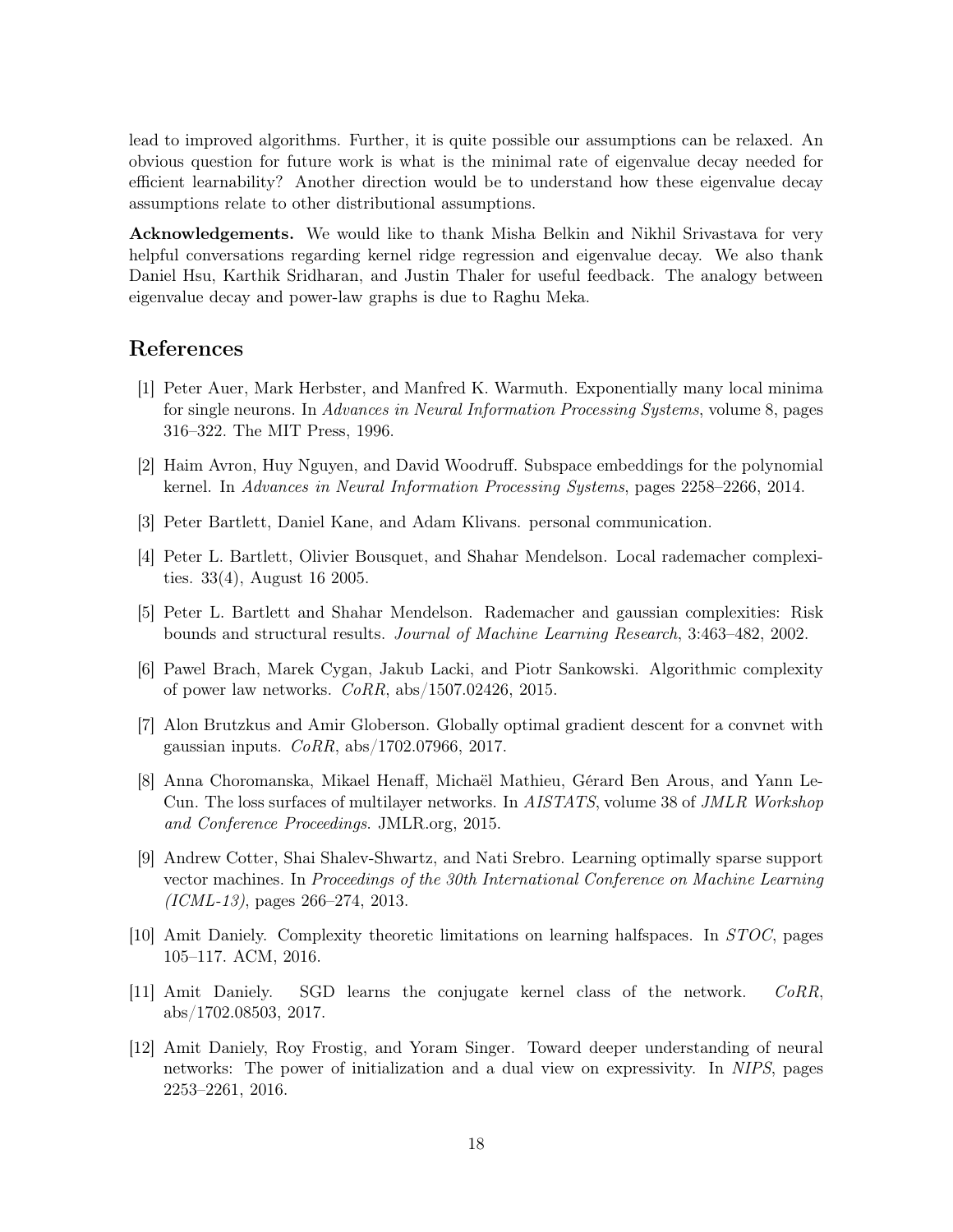- <span id="page-19-6"></span><span id="page-19-4"></span>[13] Ofir David, Shay Moran, and Amir Yehudayoff. On statistical learning via the lens of compression. arXiv preprint arXiv:1610.03592, 2016.
- [14] Petros Drineas and Michael W Mahoney. On the nyström method for approximating a gram matrix for improved kernel-based learning. journal of machine learning research, 6(Dec):2153–2175, 2005.
- <span id="page-19-5"></span><span id="page-19-0"></span>[15] Petros Drineas, Michael W Mahoney, and S Muthukrishnan. Relative-error cur matrix decompositions. SIAM Journal on Matrix Analysis and Applications, 30(2):844–881, 2008.
- <span id="page-19-13"></span>[16] Surbhi Goel, Varun Kanade, Adam Klivans, and Justin Thaler. Reliably learning the relu in polynomial time. arXiv preprint arXiv:1611.10258, 2016.
- <span id="page-19-10"></span>[17] David Haussler. Decision theoretic generalizations of the pac model for neural net and other learning applications. Inf. Comput., 100(1):78–150, 1992.
- [18] Majid Janzamin, Hanie Sedghi, and Anima Anandkumar. Beating the perils of nonconvexity: Guaranteed training of neural networks using tensor methods. arXiv preprint arXiv:1506.08473, 2015.
- <span id="page-19-14"></span>[19] Sham M Kakade, Karthik Sridharan, and Ambuj Tewari. On the complexity of linear prediction: Risk bounds, margin bounds, and regularization. In Advances in neural information processing systems, pages 793–800, 2009.
- <span id="page-19-12"></span><span id="page-19-11"></span>[20] Kenji Kawaguchi. Deep learning without poor local minima. In NIPS, pages 586–594, 2016.
- <span id="page-19-2"></span>[21] Michael J. Kearns, Robert E. Schapire, and Linda M. Sellie. Toward efficient agnostic learning. Mach. Learn., 17(2-3):115–141, 1994.
- [22] Adam R. Klivans and Pravesh Kothari. Embedding hard learning problems into gaussian space. In APPROX-RANDOM, volume 28 of LIPIcs, pages 793–809. Schloss Dagstuhl - Leibniz-Zentrum fuer Informatik, 2014.
- <span id="page-19-9"></span>[23] Adam R. Klivans and Raghu Meka. Moment-matching polynomials. Electronic Colloquium on Computational Complexity (ECCC), 20:8, 2013.
- <span id="page-19-1"></span>[24] Adam R. Klivans and Alexander A. Sherstov. Cryptographic hardness for learning intersections of halfspaces. J. Comput. Syst. Sci,  $75(1):2-12$ , 2009.
- <span id="page-19-7"></span><span id="page-19-3"></span>[25] Anton Krohmer. Finding Cliques in Scale-Free Networks. Master's thesis, Saarland University, Germany, 2012.
- [26] Dima Kuzmin and Manfred K. Warmuth. Unlabeled compression schemes for maximum classes. Journal of Machine Learning Research, 8:2047–2081, 2007.
- <span id="page-19-8"></span>[27] Nick Littlestone and Manfred Warmuth. Relating data compression and learnability. Technical report, Technical report, University of California, Santa Cruz, 1986.
- <span id="page-19-15"></span>[28] Nick Littlestone and Manfred Warmuth. Relating data compression and learnability. Technical report, 1986.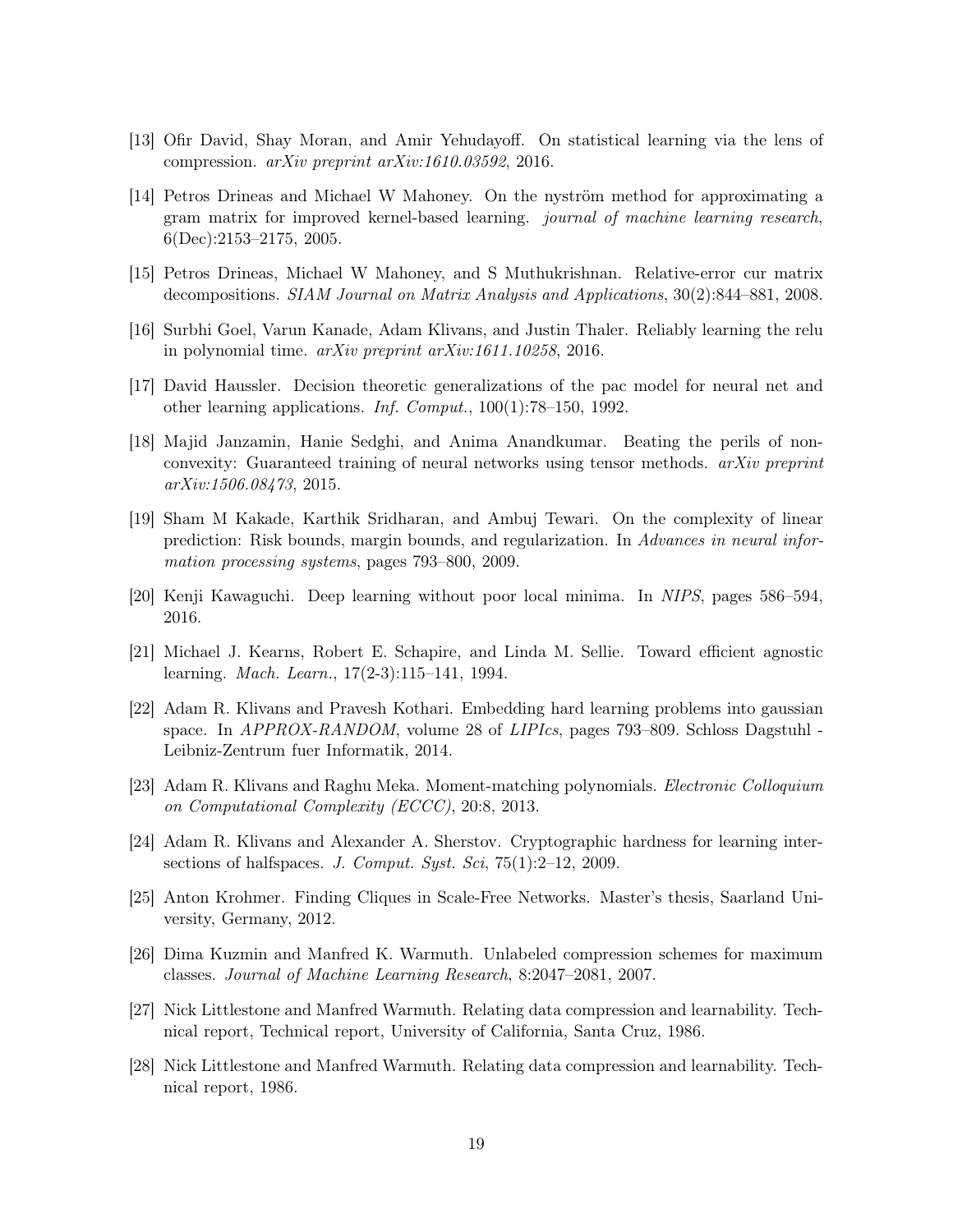- <span id="page-20-0"></span>[29] Roi Livni, Shai Shalev-Shwartz, and Ohad Shamir. On the computational efficiency of training neural networks. In Advances in Neural Information Processing Systems, pages 855–863, 2014.
- <span id="page-20-6"></span><span id="page-20-4"></span>[30] Siyuan Ma and Mikhail Belkin. Diving into the shallows: a computational perspective on large-scale shallow learning. CoRR, abs/1703.10622, 2017.
- <span id="page-20-9"></span>[31] Cameron Musco and Christopher Musco. Recursive sampling for the nyström method. arXiv preprint arXiv:1605.07583, 2016.
- <span id="page-20-3"></span>[32] B. Schölkopf, J. Shawe-Taylor, AJ. Smola, and RC. Williamson. Generalization bounds via eigenvalues of the gram matrix. Technical Report 99-035, NeuroCOLT, 1999.
- <span id="page-20-12"></span>[33] Bernhard Schölkopf and Alexander J Smola. Learning with kernels: support vector machines, regularization, optimization, and beyond. MIT press, 2002.
- <span id="page-20-15"></span>[34] Hanie Sedghi and Anima Anandkumar. Provable methods for training neural networks with sparse connectivity. *arXiv preprint arXiv:1412.2693*, 2014.
- <span id="page-20-10"></span>[35] Shai Shalev-Shwartz and Shai Ben-David. Understanding machine learning: From theory to algorithms. Cambridge university press, 2014.
- <span id="page-20-2"></span>[36] Ohad Shamir. The sample complexity of learning linear predictors with the squared loss. Journal of Machine Learning Research, 16:3475–3486, 2015.
- <span id="page-20-7"></span>[37] Ohad Shamir. Distribution-specific hardness of learning neural networks. arXiv preprint arXiv:1609.01037, 2016.
- [38] John Shawe-Taylor, Christopher KI Williams, Nello Cristianini, and Jaz Kandola. On the eigenspectrum of the gram matrix and the generalization error of kernel-pca. IEEE Transactions on Information Theory, 51(7):2510–2522, 2005.
- <span id="page-20-13"></span><span id="page-20-1"></span>[39] Le Song, Santosh Vempala, John Wilmes, and Bo Xie. On the complexity of learning neural networks. arXiv preprint arXiv:1707.04615, 2017.
- <span id="page-20-8"></span>[40] Daniel Soudry and Yair Carmon. No bad local minima: Data independent training error guarantees for multilayer neural networks.  $CoRR$ , abs/1605.08361, 2016.
- [41] Ameet Talwalkar and Afshin Rostamizadeh. Matrix coherence and the nystrom method.  $CoRR$ , abs/1408.2044, 2014.
- <span id="page-20-14"></span><span id="page-20-5"></span>[42] L. G. Valiant. A theory of the learnable. Communications of the ACM, 27:1134–1142, 1984.
- [43] Christopher KI Williams and Matthias Seeger. Using the nyström method to speed up kernel machines. In Proceedings of the 13th International Conference on Neural Information Processing Systems, pages 661–667. MIT press, 2000.
- <span id="page-20-11"></span>[44] Bo Xie, Yingyu Liang, and Le Song. Diversity leads to generalization in neural networks.  $CoRR$ , abs/1611.03131, 2016.